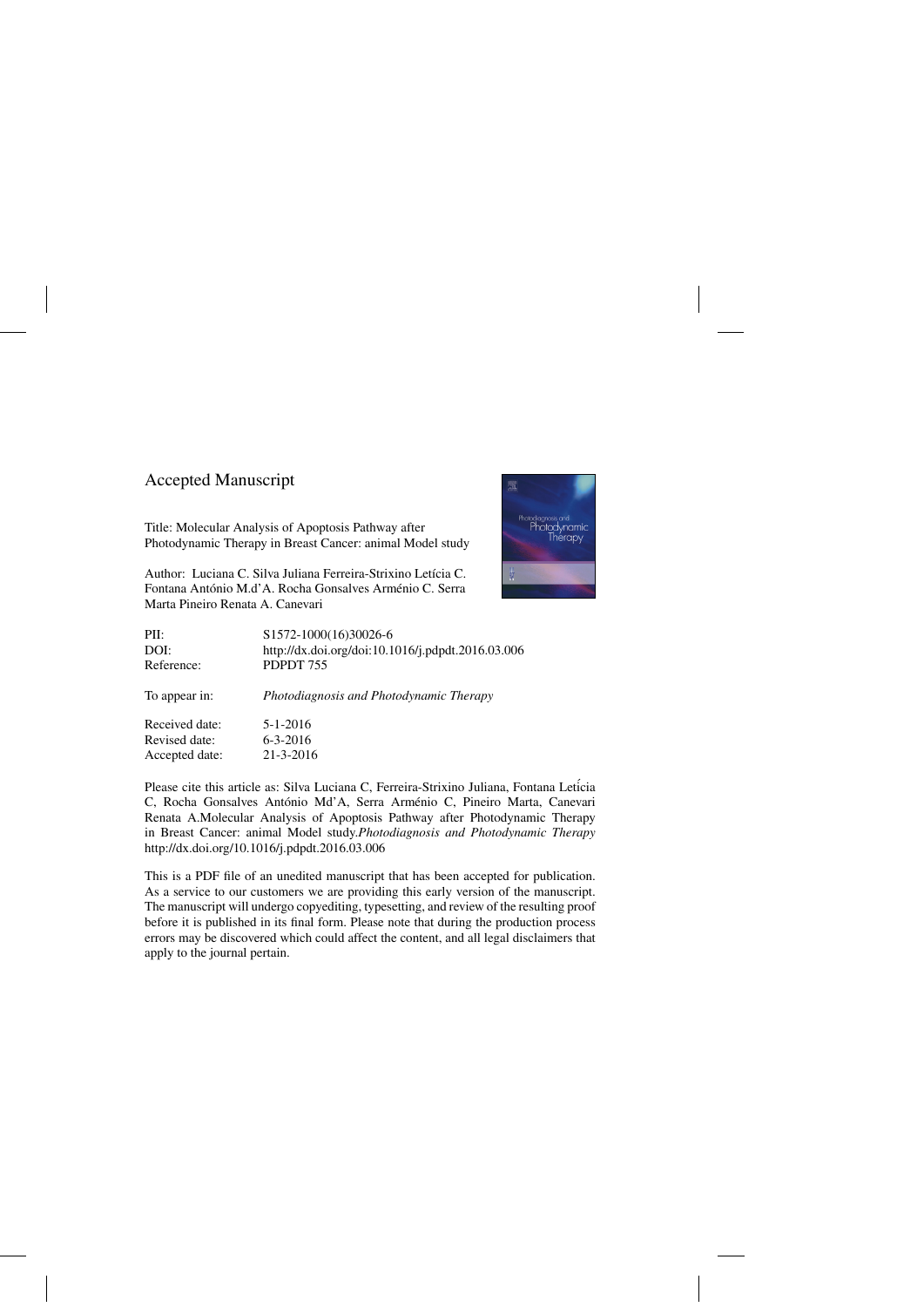# **Molecular Analysis of Apoptosis Pathway after Photodynamic Therapy in Breast Cancer: animal Model study**

**Luciana C. Silva, BBiomedSc., 1 Juliana Ferreira-Strixino, Ph.D., <sup>2</sup> Letícia C. Fontana, BBiomedSc., <sup>2</sup> António M. d'A. Rocha Gonsalves, Ph.D.,<sup>3</sup> Arménio C. Serra, Ph.D.,<sup>3</sup> Marta Pineiro, Ph.D.,<sup>3</sup> , Renata A. Canevari, Ph.D.<sup>1</sup> \***

*<sup>1</sup>Instituto de Pesquisa e Desenvolvimento, IP&D - Laboratório de Biologia Molecular do Câncer and Laboratório de Espectroscopia Vibracional Biomédica, Universidade do Vale do Paraíba – UNIVAP, São José dos Campos, 12400-000, SP, Brazil.*

*<sup>2</sup>Instituto de Pesquisa e Desenvolvimento, IP&D – Laboratório de Terapia Fotodinâmica, Universidade do Vale do Paraíba – UNIVAP, São José dos Campos, 12400-000, SP, Brazil.*

*<sup>3</sup> Chymiotechnon, Departamento de Química, Universidade de Coimbra, 3049-535, Coimbra, Portugal.*

**Acknowledgement:** The Foundation for Research Support of the State of São Paulo (FAPESP) for providing the materials for the development of research (process number 2009/18440-1) and CNPq (process number 003/2012).

> \*Corresponding author email: rcanevari@univap.br (Renata de Azevedo Canevari) juferreira@univap.br †Current address: Universidade do Vale do Paraíba Instituto de Pesquisa e Desenvolvimento - IP&D Avenida Shishima Hifumi, 2911 12244-000 São José dos Campos, SP – Brasil Telephone: +55-12-39471165/1149 Fax: +55-12-39471142

**Key words:** apoptosis; breast cancer; photodynamic therapy, chlorin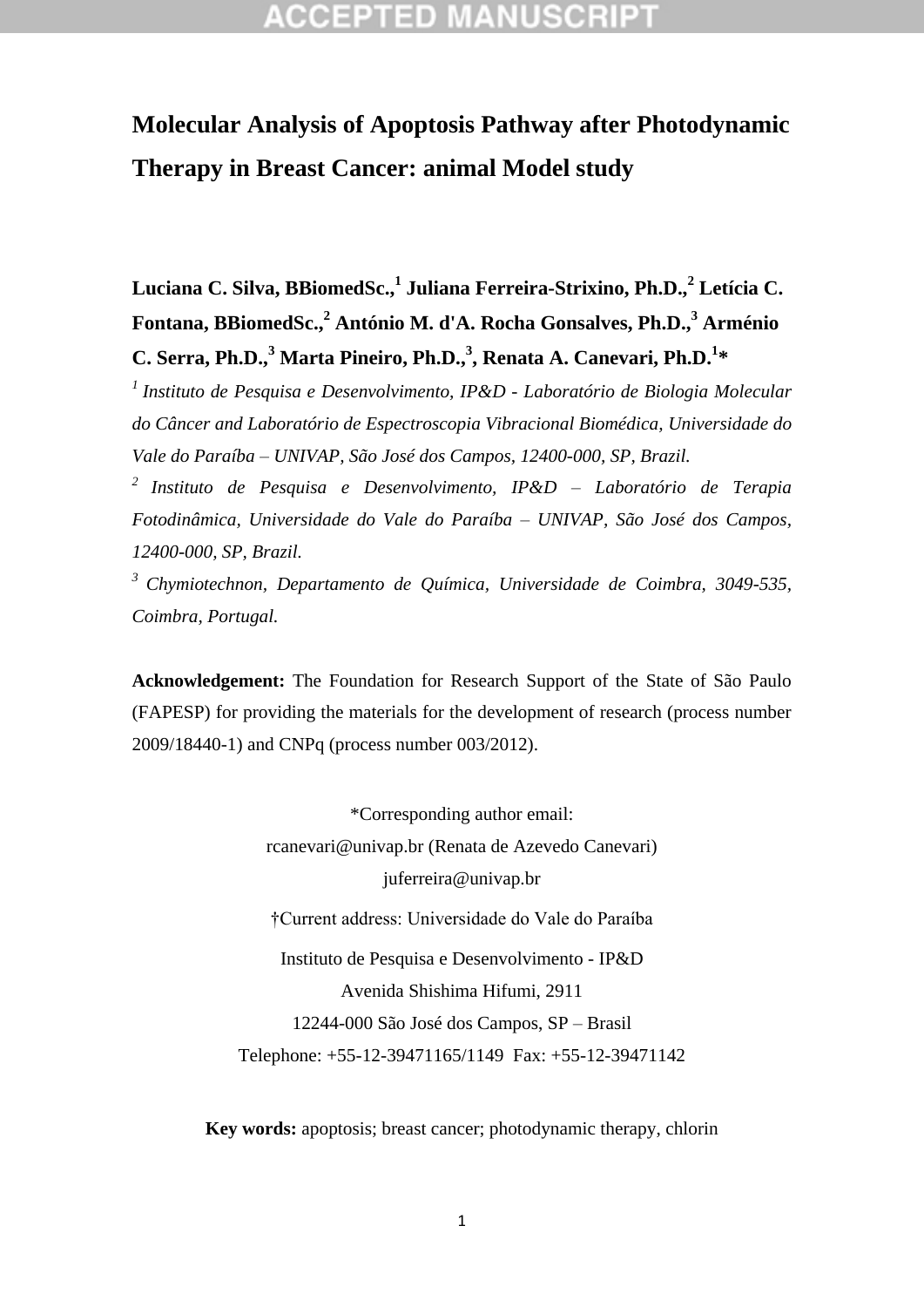### **Highlights**

Pro-apoptotic *BAK1*, CARD6, CASP8, CIDEA, CIDEB, DAPK1, TNF, TNFRSF10B, *FASLG, LOC687813,* and *TP73* genes showed increased expression, after PDT.

*CD40* anti-apoptotic gene showed decreased expression in the group who underwent PDT (G3) in relation to G2.

These genes are involved more directly with cellular apoptosis induced by PDT using the Chlorin photosensitizer.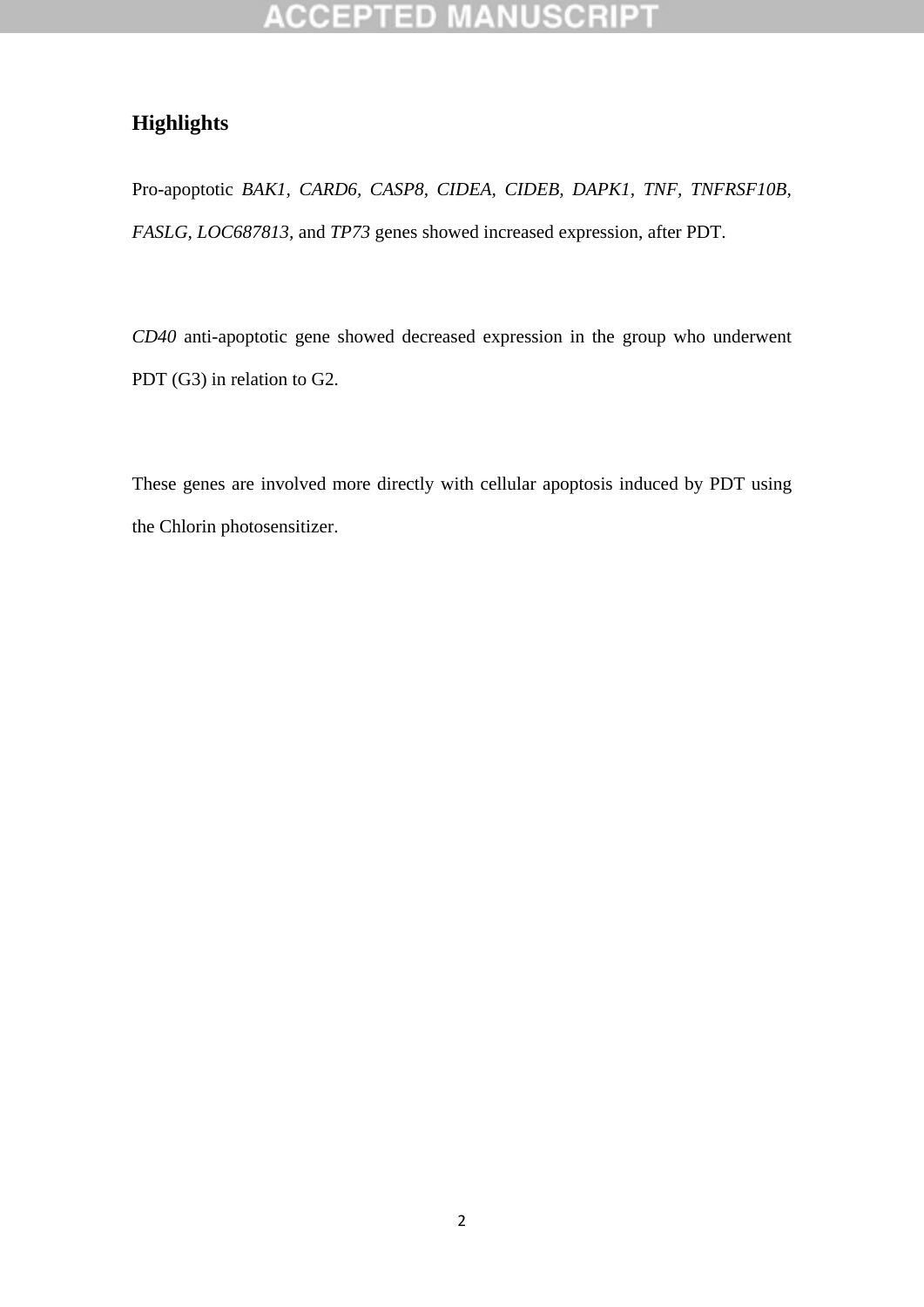## **CEPTED**

### **Abstract**

**Background:** Molecular investigation of breast tumors has permitted better understanding about interaction of genes and pathways involved in tumor progression.

**Objective:** The aim of this study was to evaluate the association between genes belonging to the pathway of apoptosis with tumor response to photodynamic therapy.

**Study Design/Materials and Methods:** The mammary tumors were induced in twentyfour *Spraguey-Dawley* female rats by oral gavage of 7,12-dimethylbenz(a) anthracene (8 mg/Kg body weight). Animals were divided into three groups: G1 (normal tissue), G2 (tumors without treatment), G3 (animals euthanized 48 h after treatment). The photosensitizer used was a chlorin, 5,15-bis-(2-bromo-5-hydroxyphenyl) chlorin) in the dose of 8mg/kg for each animal. Light source of diode laser at a wavelength of 660 nm, fluence rate of 100 mW/cm, and light dose of 100 J/cm was delivery to lesions for treatment. A sample from each animal was investigated by quantitative real time PCR using *Rat Apoptosis RT<sup>2</sup> Profiler™ PCR Array* platform.

**Results:** Pro-apoptotic *BAK1, CARD6, CASP8, CIDEA, CIDEB, DAPK1, TNF, TNFRSF10B, FASLG, LOC687813,* and *TP73* genes showed increased expression, and *CD40* anti-apoptotic gene showed decreased expression in the group who underwent PDT (G3) in relation to G2.

**Conclusion:** The results indicated that these genes are involved more directly with cellular apoptosis induced by PDT using the Chlorin photosensitizer.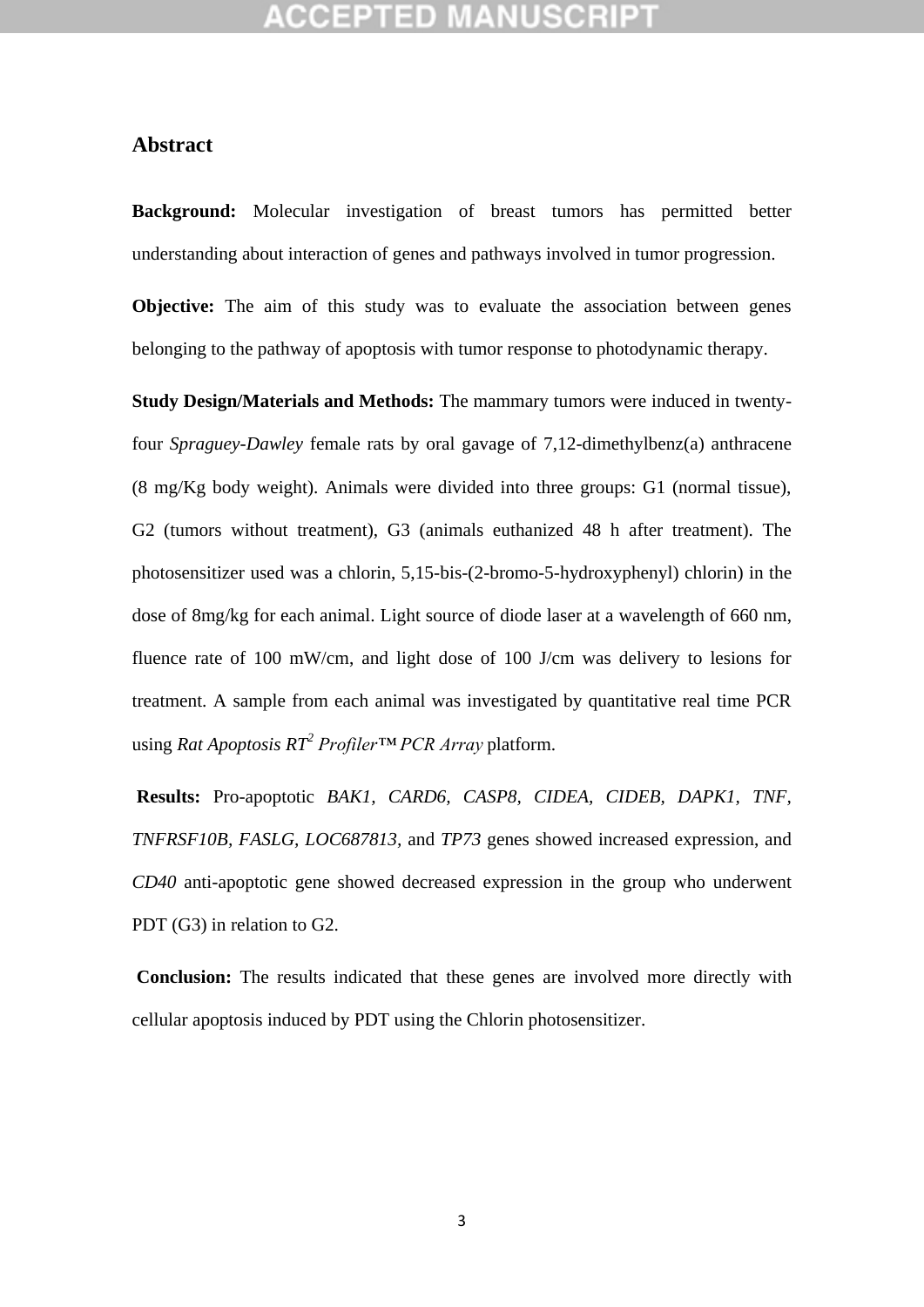### **INTRODUCTION**

Breast cancer is an heterogeneous disease, where numerous genetic changes result in imbalance of cell proliferation, alteration of the mechanism of apoptosis, alteration in the expression of several genes, generation of genetic instability, among other factors  $<sup>(1)</sup>$ .</sup> Genetic heterogeneity contributes to the differences in clinical behavior and to the response to treatment in which tumors belonging to the same histological type may differ in sensitivity to chemotherapy, radiotherapy, and other treatments, contributing to the high mortality associated with these tumors  $(2)$ .

For better cancer treatment, Photodynamic therapy (PDT) is an emerging technology that has been used as a therapeutic method to treat various solid tumors, tumors in early stages, and a palliative method in advanced cancers  $(3, 4)$ . It has been used in combination with other therapies such as chemotherapy, surgical removal, radiotherapy, or other therapies such as anti-VEGF therapy (vascular endothelial growth factor), with several studies reporting promising results  $(5, 4, 6)$ . This therapy combines the use of photosensitizers and an exogenous source of visible light with specific wavelength  $(7)$ .

Photosensitizers (PS), such as chlorins, are excited from the singlet electron ground state to a higher energy singlet state upon illumination with light sources of the appropriate wavelength, typically between 600–800 nm. Chlorins are a second generation of photosensitizers, this PS has absorption bands in the red and near-infrared regions allowing better tissue light penetration. Studies showed the distribution of this PS in organelles like endoplasmic reticulum and lysosomes, with a large localization in mitochondria and nuclei. The PDT treatment with Chlorins has demonstrated that it could promote the apoptosis in human cancer cells  $(7, 8)$ .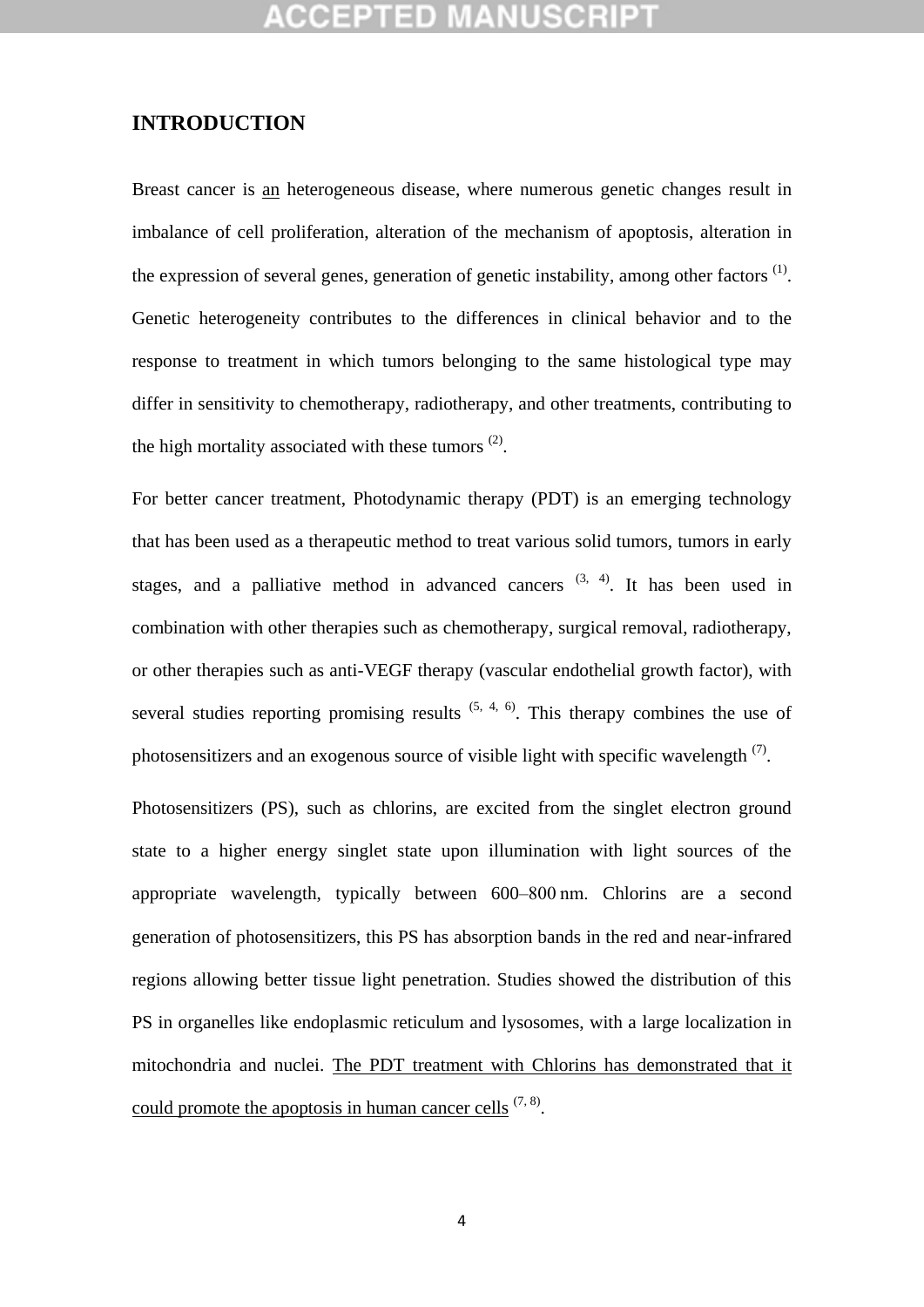This event causes different reactions on tissue, leading to the generation of various cytotoxic reactive oxygen species (ROS). Beside that event, others are activated, such as, influences in proliferation decline, induced cell cycle arrest, apoptosis or necrotic cell death of affected cells. The cytotoxicity of the PDT agent is highly related to its localization within the cell  $(8)$ . The main advantage of this therapy is the ability to treat selectively lesions without many side effects as chemotherapy and radiotherapy. It does not lead to impaired organ function and integrity, as can often occur after surgical removal<sup>(9)</sup>.

The apoptotic mechanism plays an important role in tumor cell death caused by PDT, and it is responsible for rapid tumor elimination  $(10)$ . The induction of apoptosis has also been observed in many tumors at early times following PDT at doses leading to tumor eradication  $(19, 11)$ . It is known that multiple pathways are involved during PDT-mediated cell death  $(12)$ , however there are reports that apoptosis PDT is related to the activation of two distinct: the intrinsic pathway, which is related to mitochondrial signals, and the extrinsic pathway activated by death ligands <sup>(13)</sup>.

Molecular biology techniques have been involved in the research of the expression genes analysis and their interactions between different biochemical pathways that may be involved in cancer. The  $RT^2$  Profiler PCR Array is the most reliable and accurate tool to analyze the expression of a focused panel of genes, and it offers a complete solution to examine gene expression profiles for any pathway of interest. Currently, little is known regarding gene expression analysis in mammary tumors induced in animal models after treatment by PDT. Many studies have used *in vitro* models, such as cell culture, but few of them were conducted *in vivo*, using animal models for research of mammary tumours  $(14, 15, 16)$ . Thus, it is important to determine which genes belonging to specific pathways are related to response to therapy. Therefore, the aim of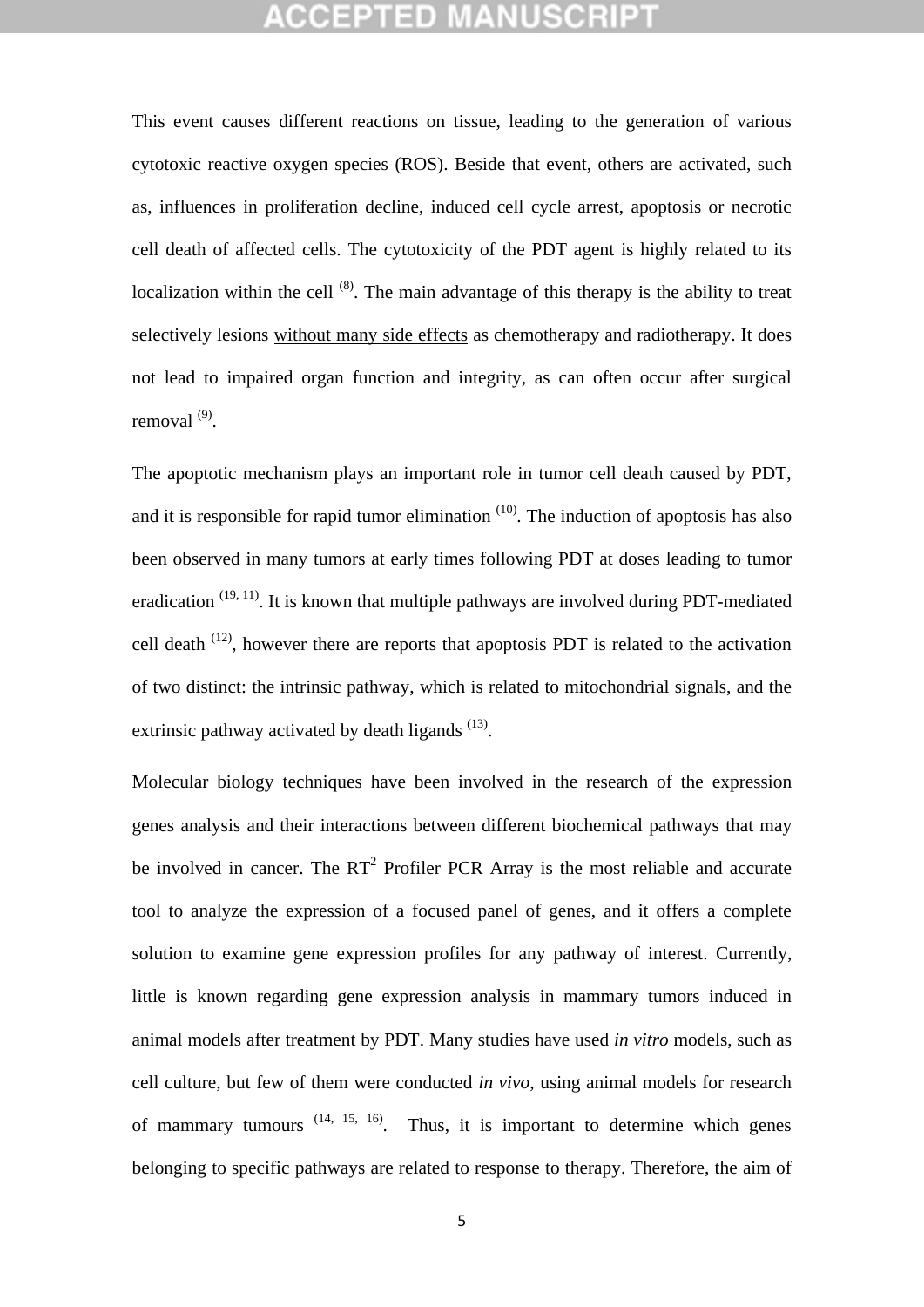## (CEPTED)

the present study was to evaluate the gene expression pattern of the apoptosis pathway after photodynamic treatment using a RT<sup>2</sup> profiler<sup>™</sup> PCR array technique to find molecular markers which may be related to the response of the PDT in mammary tumors.

### **MATERIALS AND METHODS**

This study follows the regulations governing research with animals and the ethical principles of animal experimentation, published by the Brazilian Committee for Animal Experimentation (COBEA). It was approved by the Ethics Committee on Animal Use (CEUA) of the Universidade do Vale do Paraiba (registration number A003/CEAU/2012).

**Animals:** In this study, were used twenty six young female rats, virgin, of *Sprague-Dawley* lineage, with mean age of 45-50 days and weighing between 230 and 380g, obtained from the Multidisciplinary Center of Biological Research, UNICAMP. These animals were submitted to conditions: room temperature with 50% humidity and 12h cycle of light and dark. The animals were weighted and anesthetized with intramuscular injection of sterile solution of Ketamine hydrochloride 5% (Syntec®) associated with muscle relaxant, analgesic, and sedative xylazine 2% (Syntec®) at a dosage of 0.2 ml/g. The animals were divided into three groups: G1 (rats that not received chemical induction and without any mammary tumor), G2 (control group consisting of rats with mammary untreated tumors) and G3 (rats with mammary tumors treated by PDT).

**Chemical induction:** Twenty-four animals had mammary tumors induced by 7,12 dimethylbenz (a) anthracene (DMBA) at a dose of 80 mg/kg dissolved in soybean oil and administered by gavage, with a single application. Chemical induction model was chosen to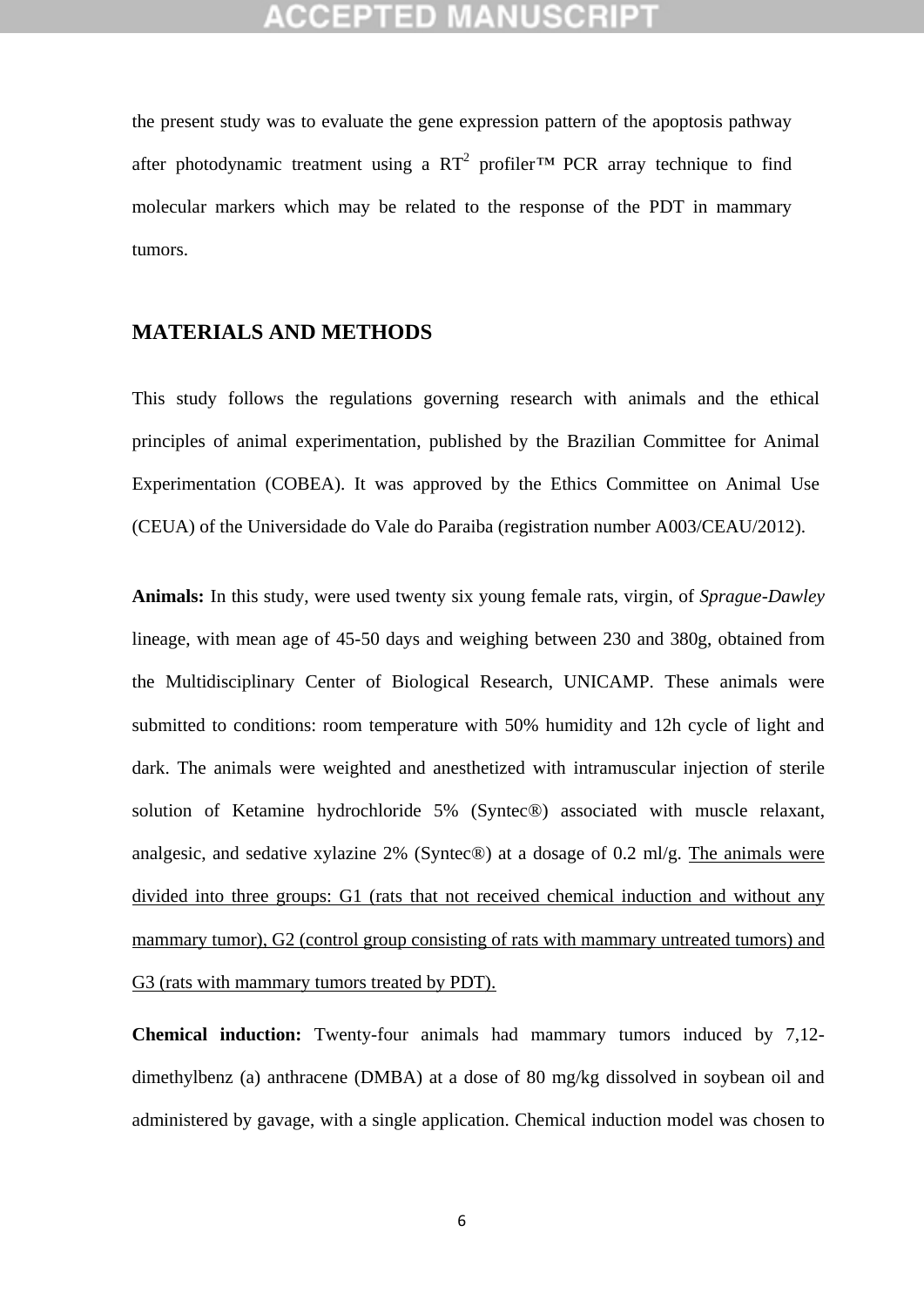simulate the process of carcinogenesis that occurs in humans, in order to evaluate the possible molecular alterations induced by PDT.

**Photosensitizer:** The photosensitizer used was a chlorin, 5,15-bis-(2-bromo-5 hydroxyphenyl) chlorin) synthetized by the Group of Coimbra University. The photosensitizer was diluted with the slowly adiction of 2ml/mg of ethanol 95%, 3 ml/mg of polyethylene glycol and 5 ml/mg of water, under agitation and was administrated intraperitoneally at a calculated dose of 8 mg/kg for each animal (approximately 0,8 ml per animal).

Light source: For the application of PDT, the light source used was a diode laser at a wavelength of 660 nm (QuantumTech® - Sao Carlos, Brazil), coupled to a cylindrical light diffuser (optical fiber model RD10 - Medlight), with 1 cm diameter. A low fluence rate of 100 mW/cm and light dose of 100 J/cm were used. The irradiation during 20 minutes, of tumor was interstitial, in all extention of the tumor and realized after 24 h administration of the photosensitizer.

**Experimental procedure of photodynamic therapy:** The animals were divided in two groups: a control group (G2) composed of 10 sick rats with breast tumor without any treatment and one group composed of 14 rats euthanized 48 h after they underwent PDT (G3). After the irradiation, the animals were put in a covering box with aluminum, for protection of light.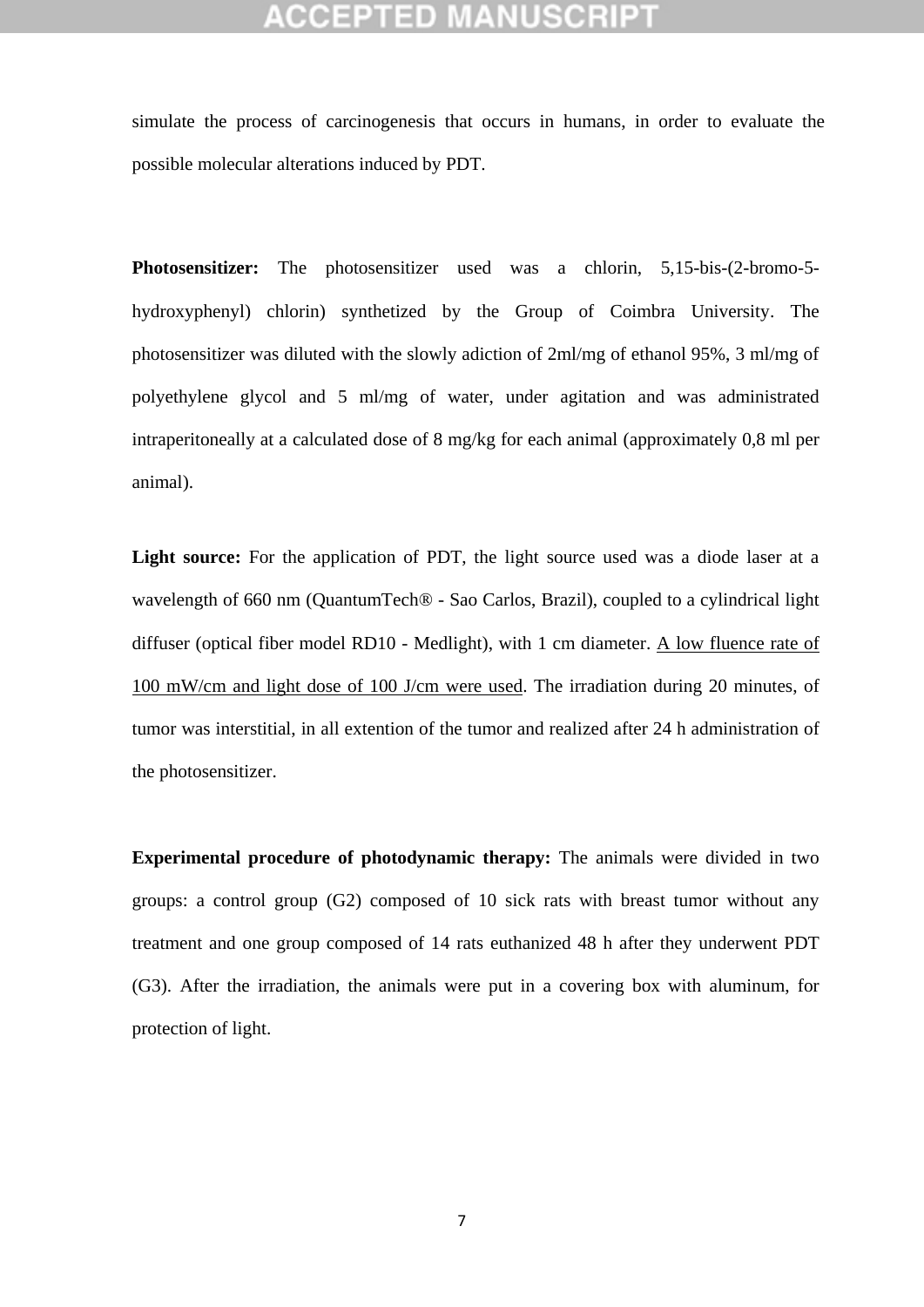**Extraction of RNA, reverse transcription and RT<sup>2</sup> Profiler PCR array:** The 5 samples (G1), 10 tumor samples (G2), and 14 tumor samples (G3) were collected and stored at -80 °C for gene expression analysis. Before that, total RNA samples were isolated using the *Qiazol* reagent and protocol *RNeasy Lipid Tissue* (Qiagen). For RNA extraction a sample volume at about 100 mg (Qiagen) was used. The qualitative and quantitative characterization of the RNA extracted samples were performed using ultraviolet absorption spectroscopy (Nanodrop, ND-1000, Labtrade). In addition, its quality was visualized on agarose gel electrophoresis. After DNA digestion (RNase - Free DNase Set, Qiagen), RNA purification of the samples by RNeasy MinElute Cleanup Kit (Qiagen) and cDNA synthesis by the system preamp RT<sup>2</sup> First Strand kit (SuperArray Biosciences, USA) were performed. The evaluation of changes in gene expression was performed by quantitative real-time PCR (qRT-PCR) on the ABI Prism 7500 Sequence Detection Systems (Life Technologies, USA). PCR reaction was done using the  $RT^2$  SYBR Green qPCR Master Mix and the platform Rat Apoptosis  $RT^2$  Profiler<sup>TM</sup> PCR Array (SuperArray, SA Bioscience, USA), consisting of 84 apoptosis-related genes, five housekeeping genes (*RPLP1, HPRT1, RPL13A, LDHA,* and *ACTB*), a control genomic DNA (GDC), three controls of reverse transcription (RTC), and three positive controls of PCR (PPC). In this study, housekeeping genes utilized were *RPL13A, LDHA,* and *ACTB* by their lower variation in threshold values (CT). The values of controls in the plate were used for calculations to determine the expression of each target gene present in the plate.

Equal aliquots of cDNA and  $RT^2$  SYBR Green qPCR Master Mix (25 µl) were added to each well of the same PCR Array plate containing the predisposed gene-specific primer sets. The conditions of the PCR program consisted of cycling two steps, with an initial cycle at 95 °C for 10 min, followed by 40 cycles of 15 s at 95 °C and 1 min at 60 °C.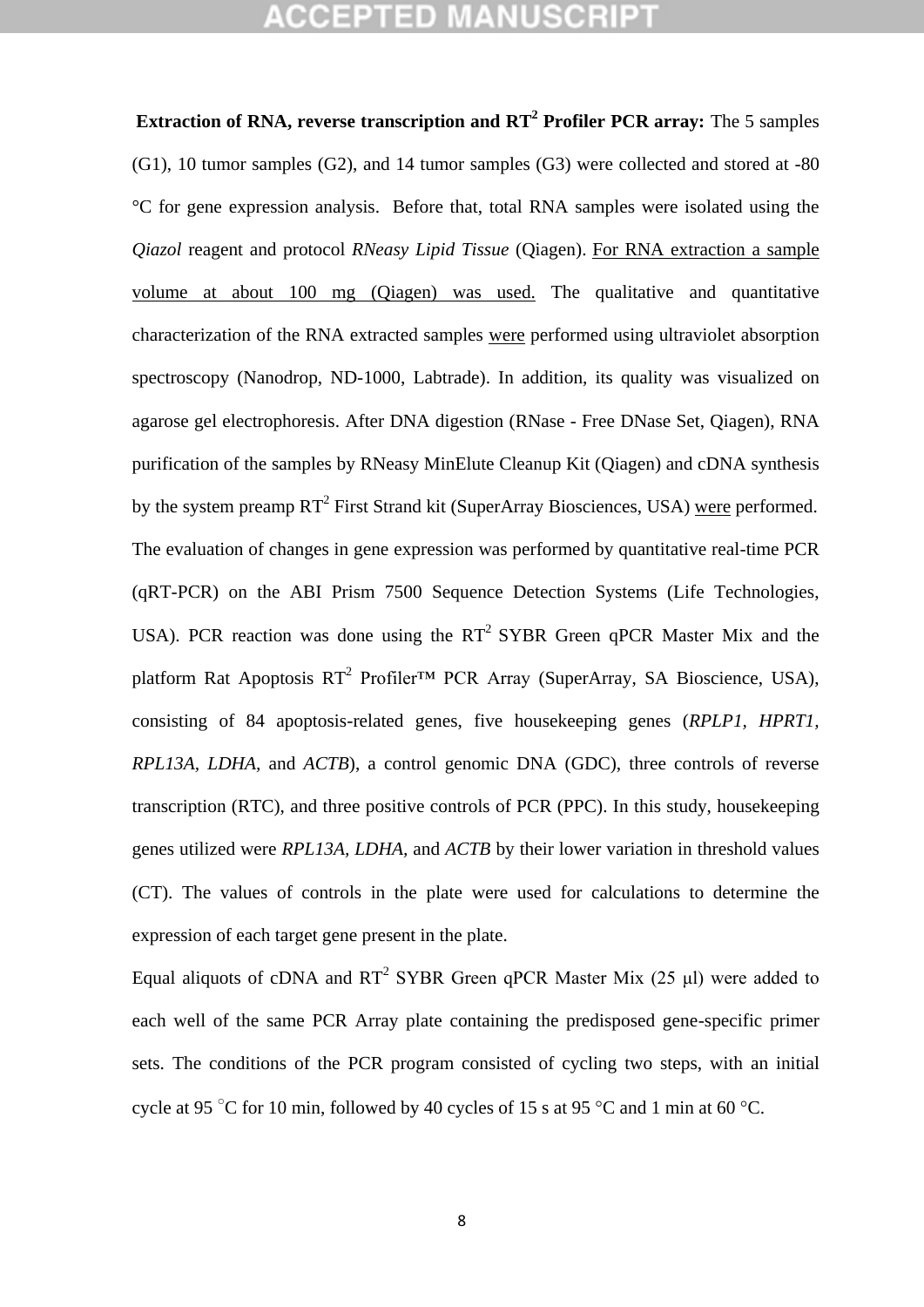## ICEPTED M

Upon completion of the qRT-PCR, the baseline and CT values were automatically set for each plate, and the same thresholds for all PCR arrays plates were kept. The data with the thresholds values were exported and analyzed by RT² Profiler PCR Array Data Analysis template v 3.3 (SuperArray Biosciences, USA).

**Statistical Analysis:** Statistical analysis of expression gene data was performed with the nonpaired Student's t-test and considered statistically significant with p-values <0.05. Value of the fold-change greater than 2 was defined as increased expression, and the foldchange value of less than 0.5 as decreased gene expression.

### **RESULTS**

The criterion used in the study was the appearance of tumors in animals. All animals underwent a daily viability inspection and weekly physical examination (palpation) for tumor development observation. The tumor appeared in average after 6 weeks from the induction. Treated tumors showed different sizes, with different behaviors, some with exaggerated growth and others with slowly growth. When there was more than one tumor in the same animal, we chose one tumor to evaluate, giving preference to smaller tumors (2,2  $cm<sup>3</sup> \pm 4.3$ ), making the treatment easier and more efficient. Thus, the averages found in the tumor measurements between G2 (control group) and G3 (treated with PDT) compared to the volume of the tumor area corresponding to the day of the biopsy were:  $26.85 \ (\pm 20.0)$  $\text{cm}^3$  (G2) and 1.84 cm<sup>3</sup> ( $\pm$  0,8) (G3). The tumor volume was measured by your height, length and width. The measurements were performed with the aid of a caliper.

Several analyses and comparisons were performed between groups. The *AVEN, BCL2L2, HRK, CARD10, CARD6, CASP14, CASP2, CFLAR, CIDEA, DAPK1, DFFA, FADD,*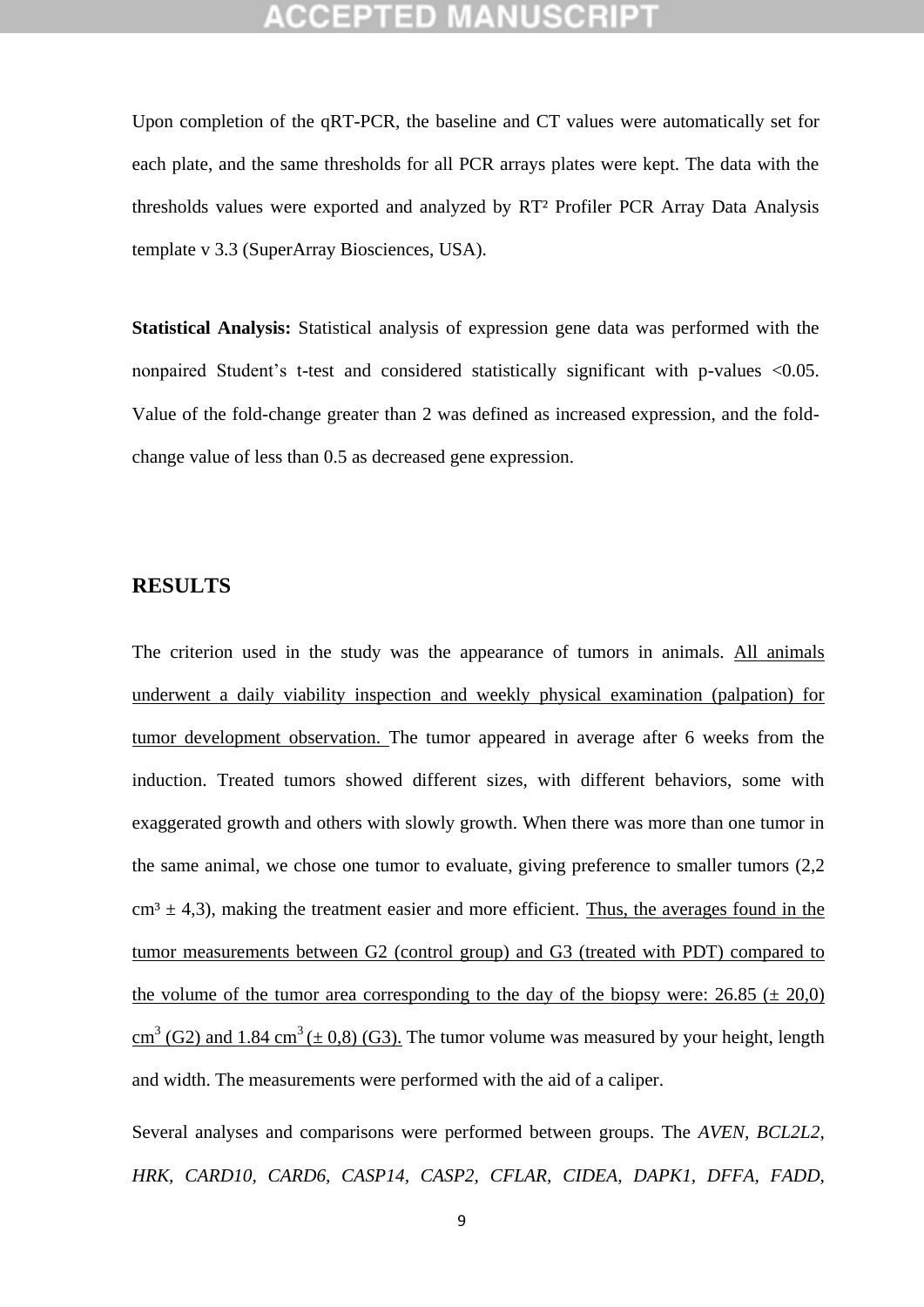*GADD45A, LHX4, NOL3, RIPK2, TNF, TNFRSF1A, LOC687813, TRAF2, TP63,* and *TP73*  genes decreased expression, and the *BCL2A1D, NAIP2, BIRC5, CASP7, TNFRSF1B,* and *CD40LG* genes increased expression for G2 compared to G1 (data not shown). Of the 22 genes (the most with known function) detected with decreased expression in the tumor samples (G2), 16 are pro-apoptotic genes (*HRK, CARD10*, *CARD6, CASP2, CIDEA, DAPK1, DFFA, FADD, GADD45A, LHX4, RIPK2, TNF, TNFRSF1A, LOC687813, TP63,*  and *TP73).* Of the 6 genes with over expression in the tumor samples (G2), 4 are antiapoptotic (*NAIP2, BIRC5, CASP14,* and *CD40LG*). Of these, *CARD6, CIDEA, DAPK1, TNF, LOC687813,* and *TP73* pro-apoptotic genes showed decreased expression, and *NAIP2*  and *CD40LG* anti-apoptotic genes showed over expression between tumors submitted to PDT (G3) compared to the non-treated tumors (G2) (Supplementary Table 1).

Of the 84 analyzed genes belonging to the apoptosis pathway, 21 showed significant changes in gene expression between tumors submitted to PDT (G3) compared to the nontreated tumors (G2). The increased expression for *BAK1, BCL2, NAIP2, CARD6, CASP8, CIDEA, CIDEB, DAPK1, IL10, LHX4, PRLR, TNF, TNFRSF10B, CD40LG, FASLG, LOC687813, TRAF2,* and *TP73* and a decreased expression for *CASP6, FADD,* and *CD40*  genes were detected comparing G3 with G2. Table 1 shows the expression of 21 genes that show significant alteration and fold change values with respective p value.

Of the 18 genes with over expression in G3, 11 are pro-apoptotic genes (*BAK1, CARD6, CASP8, CIDEA, CIDEB, DAPK1, TNF, TNFRSF10B, FASLG, LOC687813,* and *TP73*), and of the 3 genes with under expression in G3, one gene (*CD40*) is anti-apoptotic. The controls used in PCR array platforms, control of reverse transcription (RTC) showed no contamination in the RNA samples, indicating the absence of inhibition of the reaction.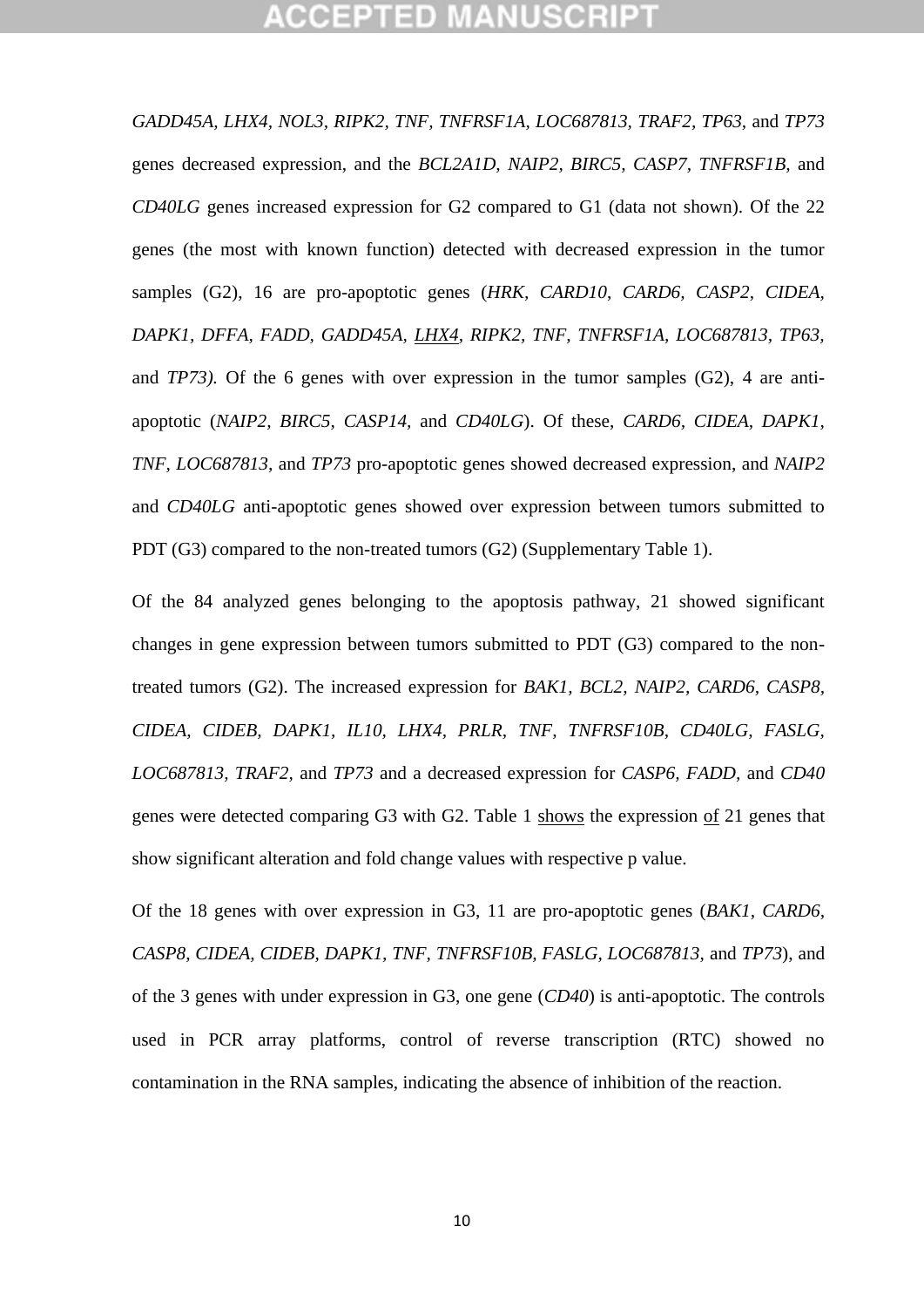## ∶CEPTED MAN

### **DISCUSSION**

The induction of apoptosis by most physiological stimuli or toxic agents, proceeds through a series of signaling pathways, and PDT has been found to unregulated numerous signaling pathways, where some of these signals act as mediators or promoters of apoptosis in PDT-treated cells <sup>(5)</sup>. There are many studies in the literature that indicate the association between the apoptotic event pos PDT through histological analysis  $(12, 15, 17)$ , but this process is still unclear. However, it is known in the literature that changes in RNA expression of apoptosis genes precede histological changes<sup> $(18)$ </sup>.

Rats as an experimental model are the most widely used for studies of mammary carcinogenesis, because they are standardized and comparable to the spontaneous disease in women. Furthermore, in rats, the tumors are subcutaneous, facilitating the access to the tumor lesion and its manipulation. Sprague–Dawley (SD) rats used in this study, are among the most sensitive to carcinogen-induced mammary cancers<sup>(19)</sup>. Based on these arguments, in this study Rat Apoptosis PCR Array was used to evaluate the relative expression of apoptosis-related genes to provide the identification of the pathway affected by PDT treatment in mammary tumors of samples obtained *in vivo* using photosensitizer derived from a chlorin.

During PDT**-**induced apoptosis, expression changes occurs of some genes and their proteins of apoptosis-related signaling pathway, such as BCL-2 family, which are known as critical regulators of the apoptotic pathway and along the intrinsic mitochondrial apoptosis pathway  $(20)$ . The BCL-2 family of proteins has expanded significantly and includes both pro- (for example, *BAK, BAX*, and *BOK*) as well as antiapoptotic molecules  $(21)$ . This family is activated in response to different stress stimuli and can contribute to cell death triggered by members of the tumor necrosis factor family member such as *FAS*, *TNF*, or *TRAIL* <sup>(22, 23)</sup>. In this study, we found a significant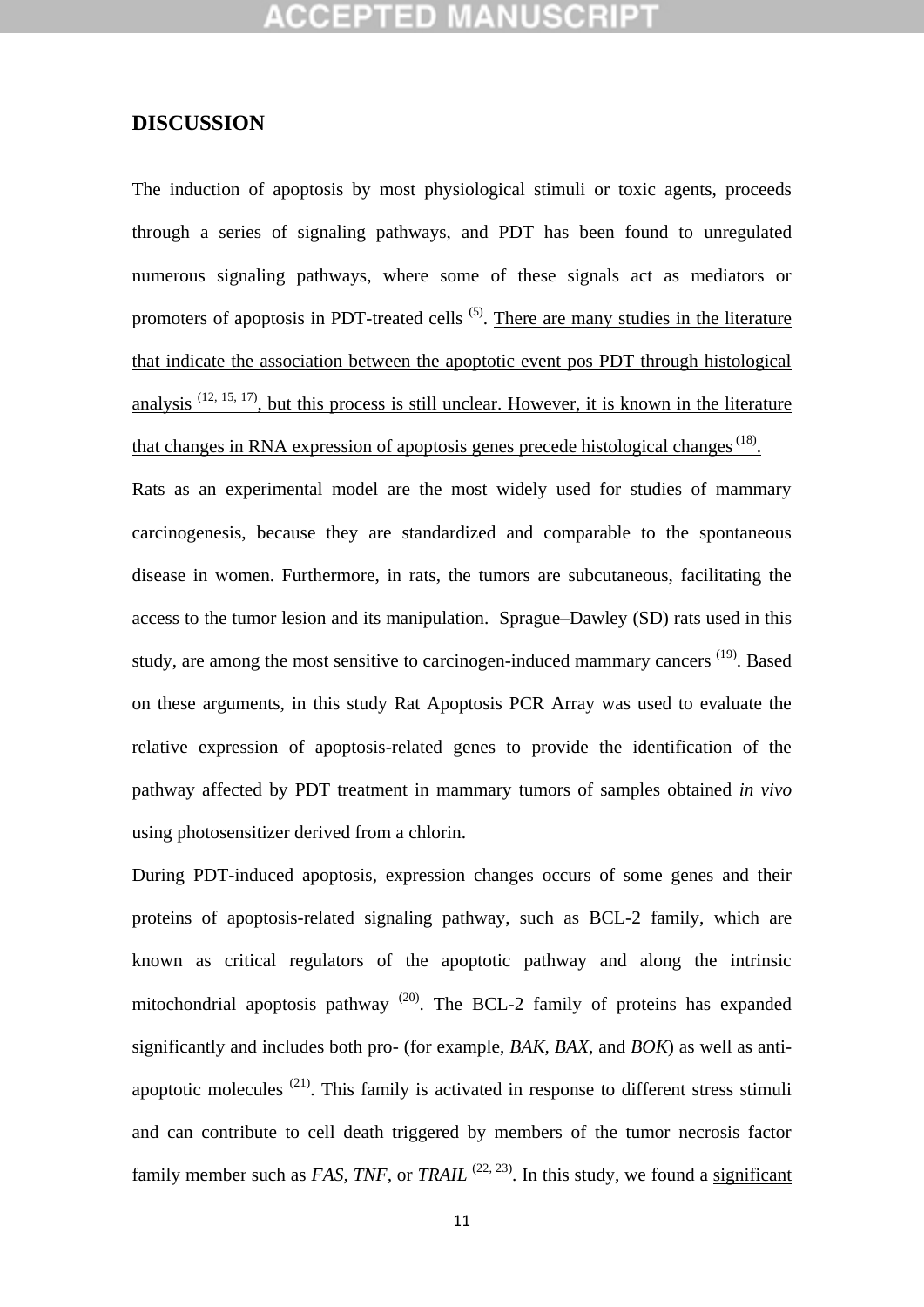increase of pro-apoptotic *BAK1*, *TNF,* and *TNFRSF10B* gene expression and of the antiapoptotic *BCL2* gene expression in G3 in relation to the control (G2). The usefulness of Bcl-2 expression as a predictor of PDT response is controversial  $(5)$ . Granville et al. (1999) subsequently confirmed the ability of overexpressed protein Bcl-2 to suppress apoptosis in HL60 cells treated with BPD-MA-PDT  $(24)$ . These authors also reported that overexpressed Bcl-2 does not block the PDT-induced release of cytochrome c from mitochondria but rather inhibits subsequent steps in the caspase activation pathway  $(25)$ . However, Kawaguchi et al. (2000) showed no correlation between expression of Bcl-2 or p53 and local recurrence after PDT in a series of biopsies of squamous cell carcinomas of the bronchus previous to treatment with PII-PDT  $(26)$ . The levels of Bcl-2 have also been measured in biopsies of esophageal tumors treated with PII-PDT, but again no apparent correlation was found  $(27)$ . On the contrary, a screening of biopsies from patients with esophageal cancer treated with PDT suggested that Bcl-2 expression is associated with favorable response to PDT  $(28)$ . This finding can be explained by experimental studies showing that PDT leading to apoptosis by decreasing the Bcl- $2/Bax$  ratio  $(28, 29)$ . It has proposed that elevated Bax may promote apoptosis even in the presence of Bcl-2<sup>(30)</sup>. *BAK* gene is a member structurally similar to *BAX* gene, present in mouse liver mitochondria instead of *BCL-2* or *BAX*, showing the importance of this member in apoptotic process  $(29)$ . Bak protein should potentially work as tumor suppressors  $(23)$ , and based on our results, may be a factor that induces apoptosis after therapy.

*TNF* gene encodes a multifunctional proinflammatory cytokine that belongs to the tumor necrosis factor (TNF) superfamily. This cytokine is involved in the regulation of a wide spectrum of biological processes including cell proliferation, differentiation, apoptosis, lipid metabolism, and coagulation  $(31,32)$ . This gene participates of the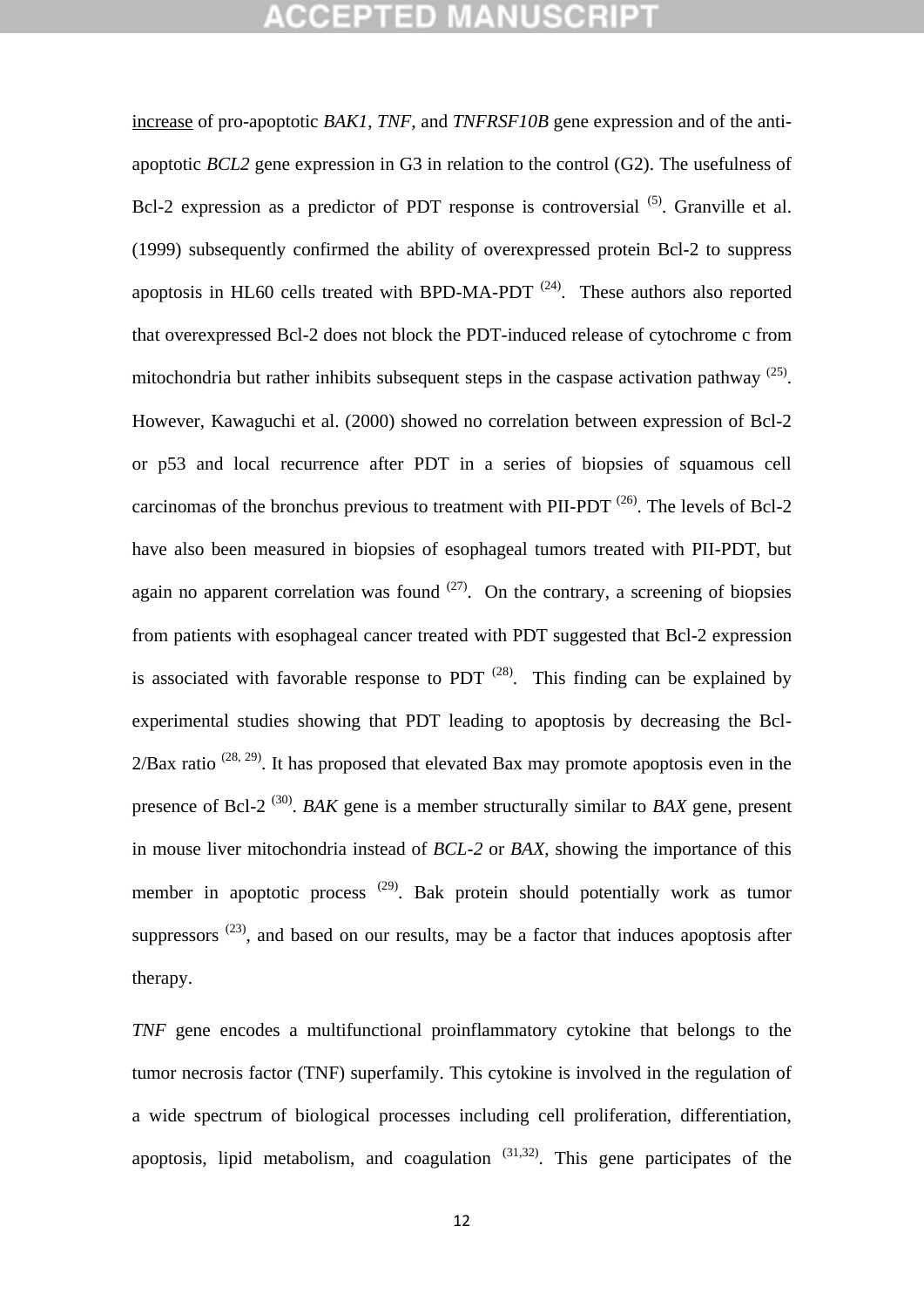extrinsic pathway of apoptotic mechanism, characterized by a number of external signals to the cells and can be activated by the interaction of receptors involved in the process and their ligands, DNA repair defects, influence of radiation, and cytotoxic drugs<sup>(13)</sup>. *TNFRSF10B* is also a pro-apoptotic gene and is a death receptor that induces apoptosis by binding to the TRAIL. Through the domains in its structure, *TNFRSF10B*  can recruit adaptor proteins and activate caspase-8, which in turn is responsible for activation of other members to cause release of cytochrome c from mitochondria by promoting the apoptotic mechanism  $(33,34,35)$ .

*CARD6, CIDEA, CIDEB,* and *TP73* pro-apoptotic genes had increased expression in the group who underwent PDT (G3) in relation to G2. *CARD6* is a member of the death domain (DD)-fold superfamily, a homotypic protein-protein interaction module present in proteins that play pivotal roles in programmed cell death, NF-kB activation, and inflammation. Most proteins containing this motif, called caspase recruitment domain (CARD), are involved in pathways regulating apoptosis leading to activation of caspase family proteases as well as induction of NF-kB family transcription factor  $(36,37)$ .

In this study, the up-regulation of pro-apoptotic gene *CIDEA* and *CIDEB* in G3 compared to G2 suggests that the expression of these genes is positively correlated with cellular apoptosis induced by PDT. *CIDEA* and *CIDEB* belong to the same family as CIDE and act as important regulators for various aspects of metabolism  $(38)$ . However, the molecular basis by which CIDE proteins regulate target gene expression remains unclear. VALOUSKOVÁ et al. (2008) hypothesize that *CIDEA* is sequestered in mitochondria, while transfer of this potentially dangerous protein from mitochondria into nucleus intensifies or even initiates apoptosis (39) . The function of *CIDEA* seems to be conserved between mouse and human. Recently, *CIDEA* was found to be localized to endoplasmic reticulum (ER) and lipid droplet, which are characterized as dynamic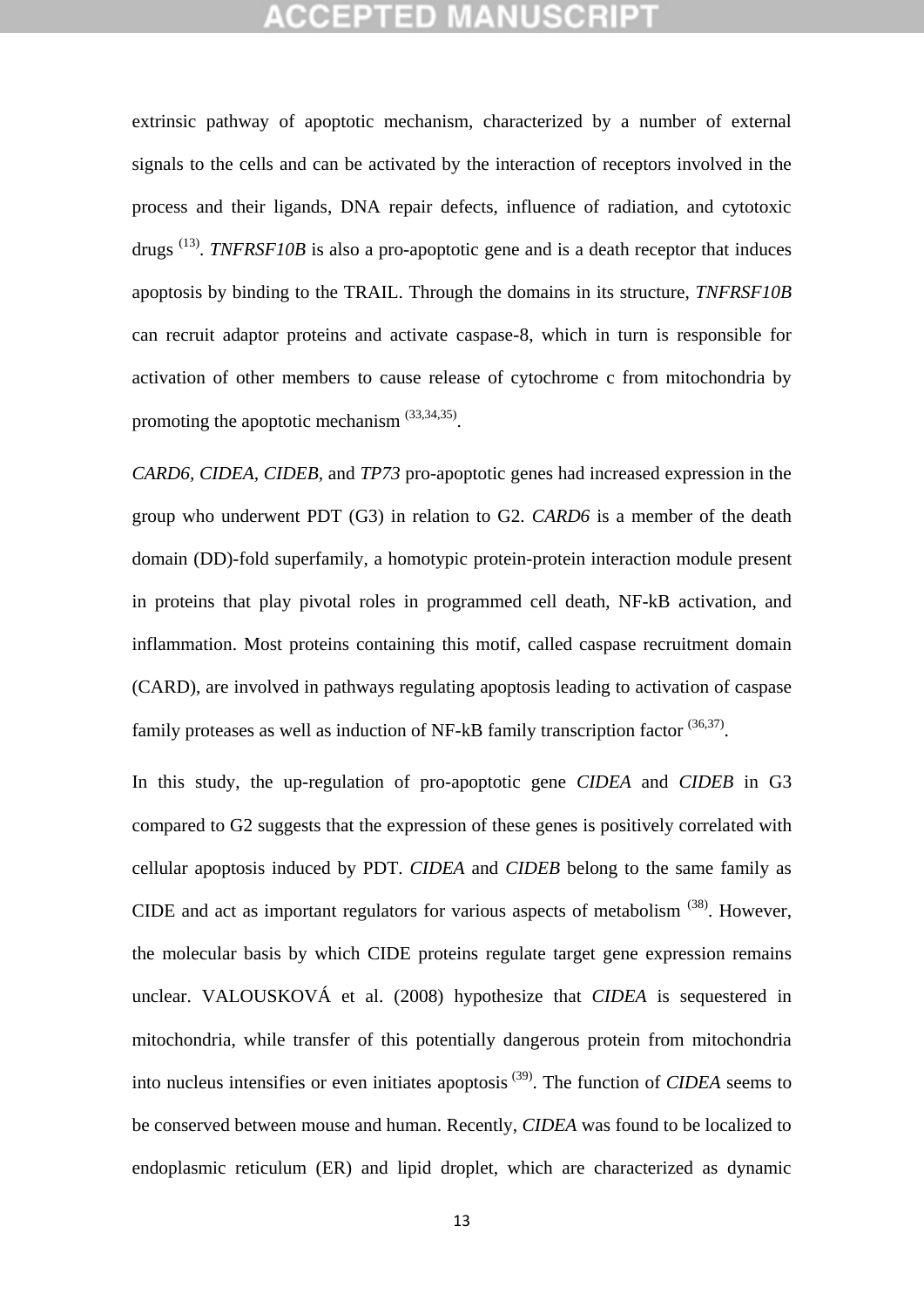organelles that are in close contact with multiple subcellular structures including endoplasmic reticulum, endosomes, mitochondria, and plasma membrane <sup>(38)</sup>. This evidence is very important because it may explain the effect of PDT in the tissue based on the subcellular localization of the photosensitizer, as demonstrated in literature. The results obtained in our study are in agreement with studies in the literature and indicate that *CIDEA* and *CIDEB* genes are critical regulators of apoptosis induced by PDT. In addition, the significant increase of gene expression in *TP73* gene elucidated the importance of this gene in effects of PDT. This gene is a tumor suppressor that has been found to be over-expressed in a variety of tumors and mediates apoptotic responses to genotoxic stress  $(40)$ . The increased expression of this gene in tumors treated by PDT (G3) indicates that it may be involved in apoptosis after PDT.

*DAPK1, FASLG,* and *LOC687813* pro-apoptotic genes also had increased expression in our study in G3 compared to G2, which suggests that they are also correlated with cellular apoptosis induced by PDT. The pro-apoptotic gene *DAPK1* (death associated protein kinase 1) is a serine/threonine (Ser/Thr) kinase and was originally identified by a positive mediator of gamma-interferon that mediates a range of processes, including induced cell death by various stimuli such as interferon-c, Fas and transforming growth factor-b  $(41,42)$ , and autophagy  $(43)$ . *DAPK* gene expression and apoptotic activity is increased in response to transforming growth factor-beta (TGF-beta) and to stimuli that activate  $p53$ , such as DNA damaging agents  $(43,44)$ . *DAPK* also has the ability to counter tumor necrosis factor (TNF)-mediated apoptosis (43,45) . *DAPK1* loss expression correlates with recurrence and metastasis incidence <sup>(42)</sup>. *FASLG* gene encoded a protein that belongs to ligand for *FAS*. *FAS* gene interacts with this receptor *FASLG,* and this mechanism invokes a signal pathway involved in apoptosis regulation in several different cell types<sup>(46)</sup>. *FAS* gene has different types of signaling pathways proposed in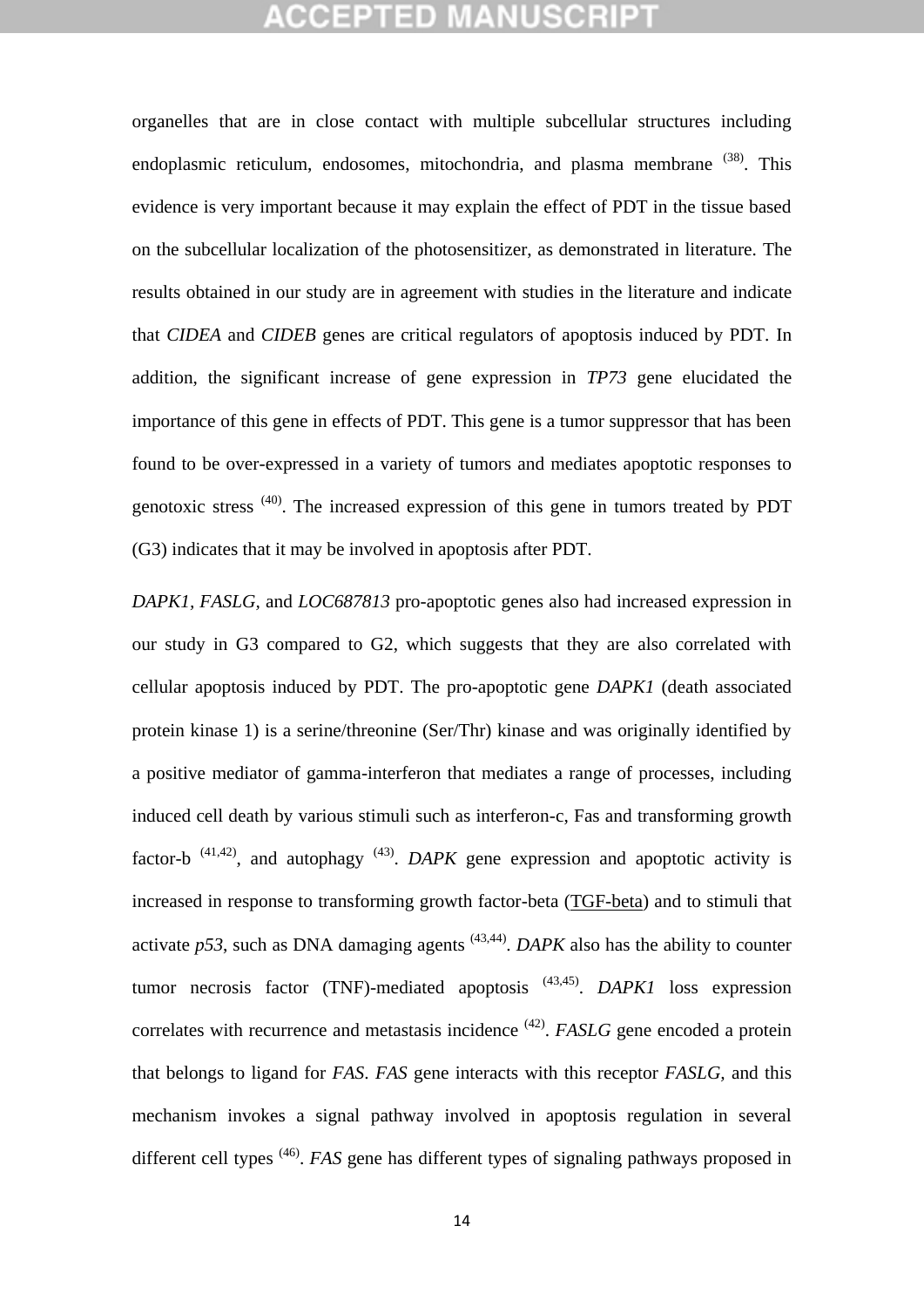cell lines. The *FAS* type I pathway is characterized by binding of procaspase-8 to the death-inducing signaling complex (DISC) in response to *FAS* ligation. The internalized *FAS/FADD*/procaspase-8 complexes then further elicit downstream protease cascade activation and contribute to apoptosis execution. In type 2, caspase-8 activation occurs, resulting in apoptosis through mitochondria damage and subsequent cytochrome release into the cytoplasm (46) . The pro-apoptotic gene *LOC687813* (similar to TNF receptorassociated factor 1) encodes a protein involved in the regulation of apoptosis and signal transduction  $(47)$ , and this process can be related to the events promoting by PDT. These results were expected because PDT promotes apoptosis in tumor tissues.

Besides *BCL-2*, some anti-apoptotic genes also showed over-expression in G3 group in relation to G2: *PRLR*, *LHX4, TRAF2,* and *NAIP2.* The biological effects of *PRLR*  receptor gene are mediated by interaction with this ligant *PRL* (prolactin) <sup>(48)</sup>, which promotes the activation of several signaling pathways, including the Janus kinase-Signal transducer and activator of transcription (*JAK-STAT*), the Mitogen-activated protein kinases ( $MAPK$ ), and the phosphoinositide 3 kinase ( $PI3K$ )<sup>(48)</sup>. Some studies found that altered expression of *PRLR* gene and its ligant *PRL* is implicated in breast and other types of cancers<sup>(48)</sup>. *TRAF2* encoded a protein that is a member of the TNF receptor associated factor (TRAF) protein family. This protein directly interacts with TNF receptors, and forms a heterodimeric complex with TRAF1 that interacts with the inhibitor-of-apoptosis proteins (IAPs), and functions as a mediator of the anti-apoptotic signals from TNF receptors. The interaction of this protein with TRADD, a TNF receptor associated apoptotic signal transducer, ensures the recruitment of IAPs for the direct inhibition of caspase activation  $(49,50)$ . *NAIP* gene (neuronal apoptosis inhibitory protein) is a member of the conserved inhibitor of apoptosis protein (*IAP*) family. NAIP is required in the mammalian innate immune response and has been implicated in some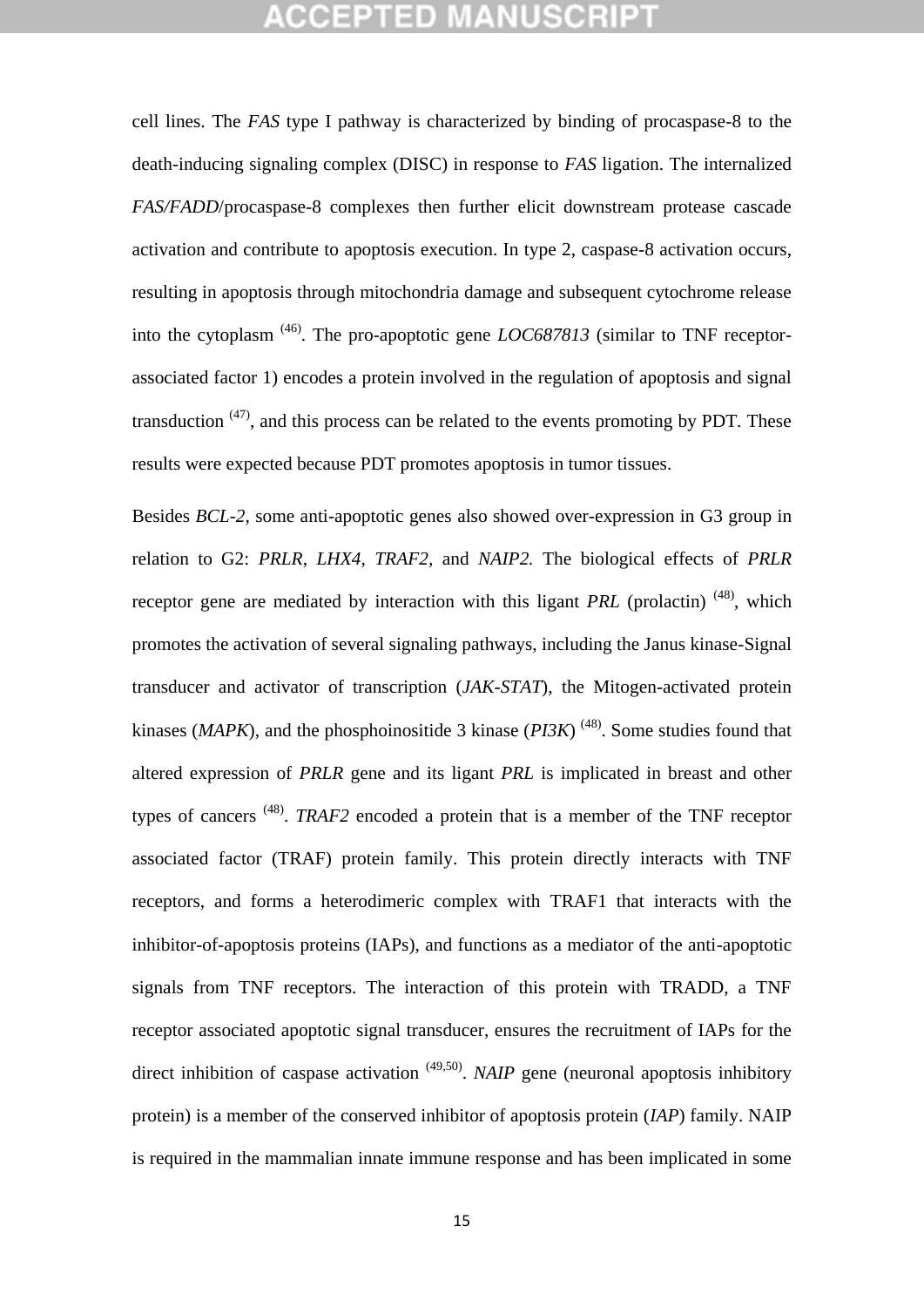diseases such as spinal muscular atrophy  $(51)$ . Over-expression of NAIP and other apoptosis inhibitory proteins has been demonstrated to prevent apoptosis induced by a variety of death signals  $(52)$ . The under-regulation of these anti-apoptotic genes in G3 compared to G2 suggests that they may not be involved in the apoptosis event that occurs after therapy.

PDT is responsible for inducing a large number of immune systems effects in the tumor tissue. There have been substantial advances in the understanding of this mechanism, with two possible aspects for the effect of PDT on the immune response against cancer: anti-tumor activity of PDT-induced inflammatory cells and generation of a long-term anti-tumor immune response. These effects can be elicited by phototoxic damage that is not necessarily lethal to all tumor cells and creates an inflammatory stimulus. The inflammatory signaling after PDT initiates a massive regulated invasion of neutrophils, mast cells, and monocytes/macrophages involved in this process <sup>(53)</sup>. Our results found altered expression of genes involved with immune and inflammatory process (overexpression in *IL10* and *CD40LG* genes*,* down-expression in *CD40* gene), when comparing G3 with G2. IL10 is a potent cytokine with a dual ability to immunosuppress or immunostimulant effects. They are produced predominantly by T cells, monocytes, macrophages, and endothelial cells. They have multiple functions including facilitating communication between immune cells, controlling genes, regulating transcription factors, and governing the inflammation, differentiation, proliferation, and secretion of antibodies  $(54)$ . The over-expression of IL10 gene indicates the relationship of this gene with the inflammatory response that occurs after PDT. *CD40LG* encodes a protein that is expressed on the surface of T cells and regulates B cell function by engaging CD40 on the B cell surface. *CD40* gene mediates antiapoptotic signaling, proliferation, and differentiation in B cells  $(55)$ . *CD40* is a member of the tumor necrosis factor receptor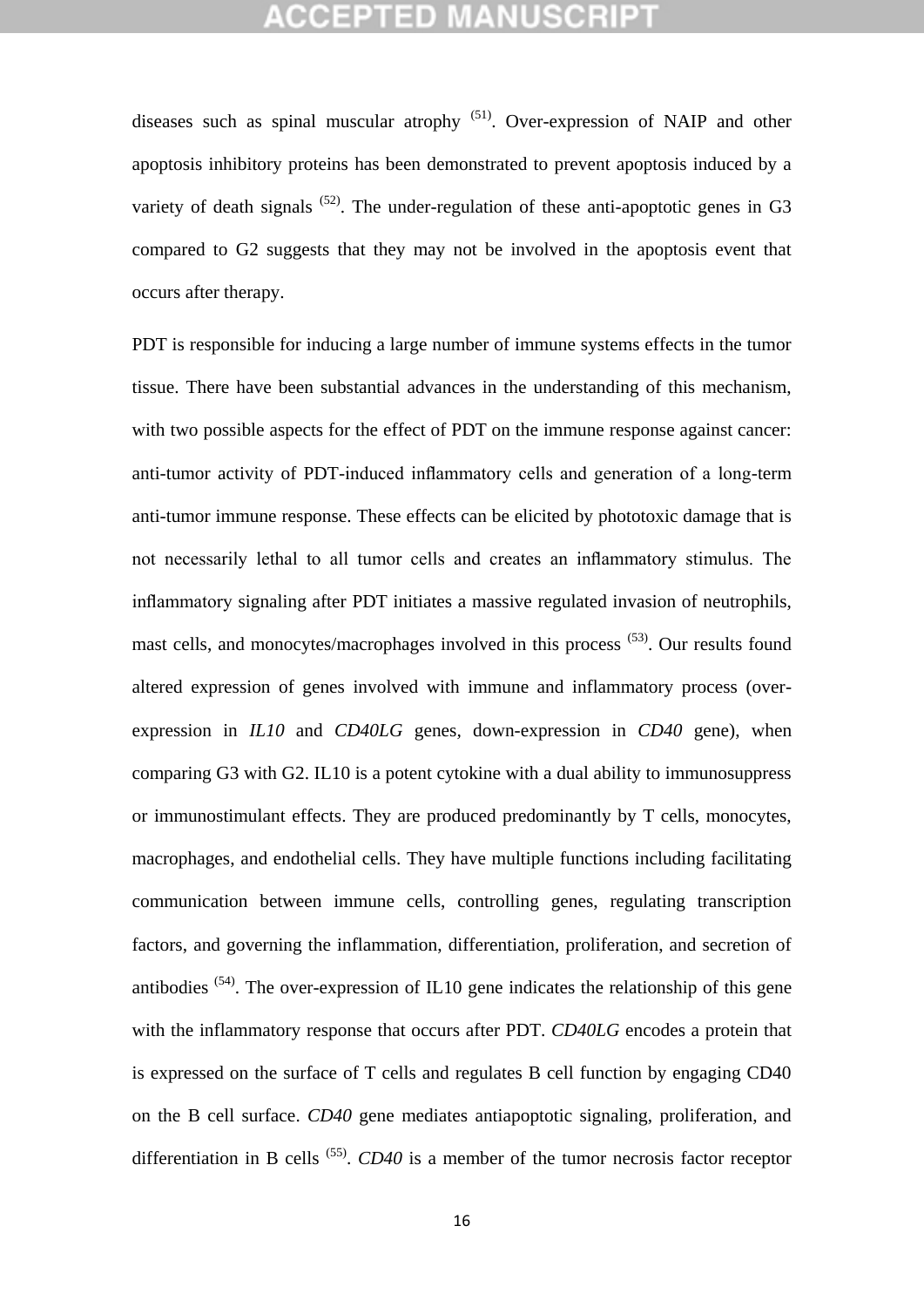## GEPTED

super family (*TNFR*), and it is expressed on the surface of several immune and nonhematopoietic cells, such as B cells, macrophages, dendritic cells, fibroblasts, and endothelial cells in certain pathogenic conditions <sup>(56)</sup>. Recent experimental and clinical observations suggest that the *CD40* pathway can be exploited to treat malignancy and that *CD40* gene and its ligand *CD40LG* play important roles in mediating cellular and humeral immune response by regulating the functions of antigen presenting cells (APC) and T cells  $(56)$ . The down-regulation of the *CD40* gene in G3 suggests that it might be involved in apoptosis observed in the samples obtained after treatment. In addition, the *IL10*, *CD40LG* and *CD40* genes with differential expression observed in our study suggests that it can be associated with immune response to PDT.

Our study demonstrated that caspases also showed differential expression when compared the two groups. Caspases are proteins involved to the mechanisms of proliferation, differentiation, or migration and are directly related to the promotion mechanism of apoptosis <sup>(57)</sup>. The pro-apoptotic *CASP8* gene had over-expression and *CASP6* had decreased expression in the treated group when compared with control group. Considering that animals of this study were sacrificed 24 hours after PDT was performed and that this treatment exerts its effects in the tissue instantly after application, we assume that the differential expression observed for these two genes was due to the different role played by caspases in cells, because they can be defined as executioners (caspase  $-3$ ,  $-6$  and  $-7$ ), or initiators caspases (caspase-8,  $-9$  and  $-10$ )  $(58)$ . This could explain the increased expression observed to *CASP8* gene and the decreased expression to *CASP6* gene in the treated group.

In this study, five genes that had differential expression in the treated group when compared with control group are members of the tumor necrosis factor (*TNF*) receptor superfamily that belong to extrinsic pathway and are associated with death signaling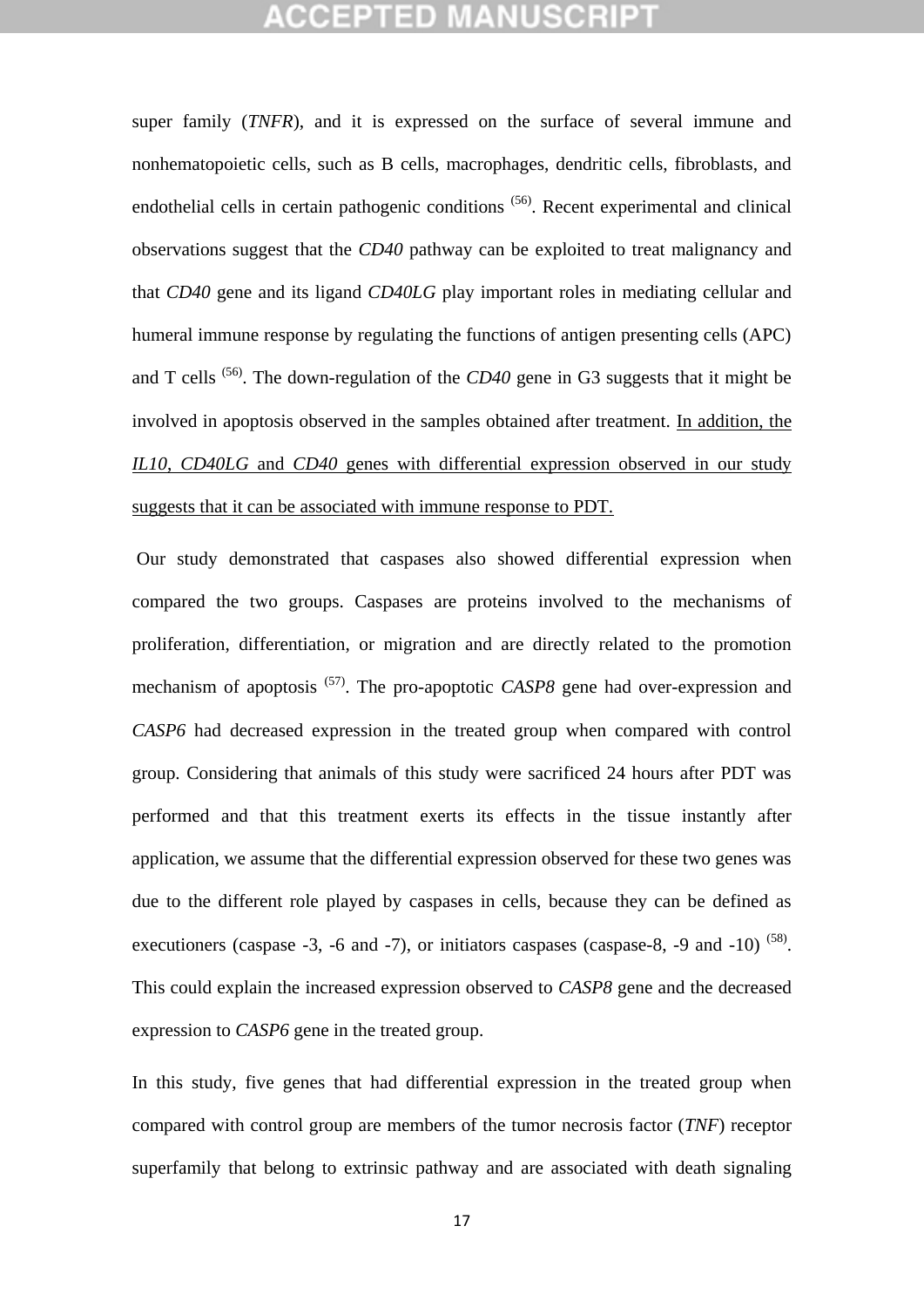pathway, known as mediators of several apoptotic pathways. The pro-apoptotic *TNF, TNFRSF10B, FASLG,* and *LOC687813* genes had over-expression and the antiapoptotic *CD40* and pro-apoptotic *FADD* had under expression. *FADD* gene also showed decreased expression in the treated group (G3) compared to the control group (G2). These genes belong to *TNF* receptor superfamily and are associated with receptors of apoptotic death signaling pathway. *FADD* associates adaptor proteins and triggers multiple cell signals, including the activation of caspases, mitogen-activated protein kinases (*MAPKs*), and nuclear factor-κB (*NF-κB*). *FADD* is thought to be essential for *TRAIL*-induced apoptosis <sup>(59)</sup>. The under-regulation of these anti-apoptotic genes and the over-expression observed in other genes belonging to this family in G3 compared to G2 suggests that this family could be related with the effect of the PDT and that *FADD* gene is not involved in the apoptosis event that occurs after therapy.

The extent of photodamage and cytotoxicity after PDT in vivo is multifactorial and can depend of different cell types, incubation and illumination conditions, and concentration of oxygen in tumor tissue <sup>(60)</sup>. Chemical and physical properties, subcellular location, and concentration of the photosensitizer may all influence the mode and extent of cell death and consequently significantly alter the treatment efficacy of PDT  $(53, 60, 61)$ . A previous study of our group  $(62)$ , which evaluated the expression of genes involved in the apoptosis pathway by RT<sup>2</sup>profiler<sup>™</sup> PCR array technique and using the photosensitizer chlorine Photodithazine® (PDZ - Veta Grand, Russia), detected over-expressed in 6 genes (*CASP4, CASP12, CIDEA, GADD45A, PRLR,* and *FAS)* and decreased expression in 14 genes (*BAK1, MAPK8IP1, TNFRSF11B, TP53, TP63, BAD, BIK, NAIP2, BOK, DFFA, FADD, CD40, TRADD,* and *LOC687813*) between tumors treated by PDT with non-treated. When comparing our results with the previous study, only the genes *CIDEA* and *PRLR* with over expression and *CD40* gene with under expression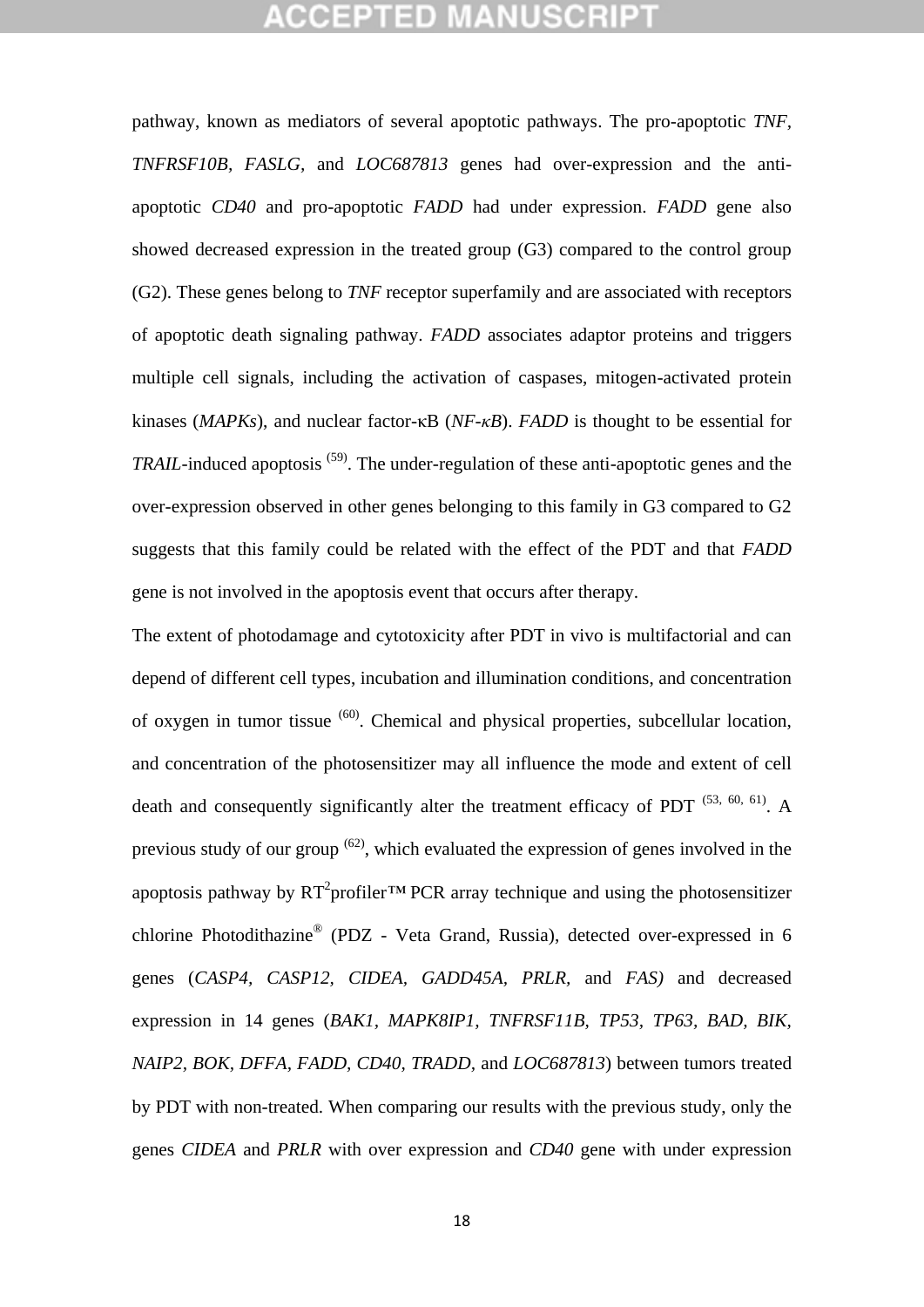showed concordant results. In the present study, was used the photosensitizer chlorin similar to Foscan. The relative contribution of each photosensitizer depends on the nature of this compound and its localization within the tumor tissue, on the tumor type (vascularity and macrophage content), and on the time delay of irradiation after photosensitizer administration <sup>(63)</sup>. Therefore, we believe that the low concordance in relation to genes differentially expressed between the two studies is related to the type of photosensitizer used, because other conditions employed between the two studies were the same, such as incubation and illumination conditions.

The results of this study indicates that the pro-apoptotic *BAK1, CARD6, CASP8, CIDEA, CIDEB, DAPK1, TNF, TNFRSF10B, FASLG, LOC687813,* and *TP73* genes with increased expression and *CD40* anti-apoptotic gene with decreased expression, in the group who underwent PDT (G3) in relation to G2, are more directly involved with cellular apoptosis induced by PDT using the chlorin group photosensitizer. We conclude that discovery of these markers can contribute to a better understanding of the action of PDT in breast cancer and can assist in greater antitumor effectiveness of PDT in breast tumor.

### **REFERENCES**

1. Videira RS, Deboni MCZ, Araujo CAS et al (2002) Oncogenes e desenvolvimento do câncer. Arq Ciências Saúde UNIPAR 6:71-76.

2. Groce CM (2008) Molecular origins of cancer oncogenes and cancer. N Engl J Med 358:502-511.

3. Agostinis P, Berg K, Cengel KA et al (2011) Photodynamic Therapy of cancer: an update. CA Cancer J Clin 61:250-281.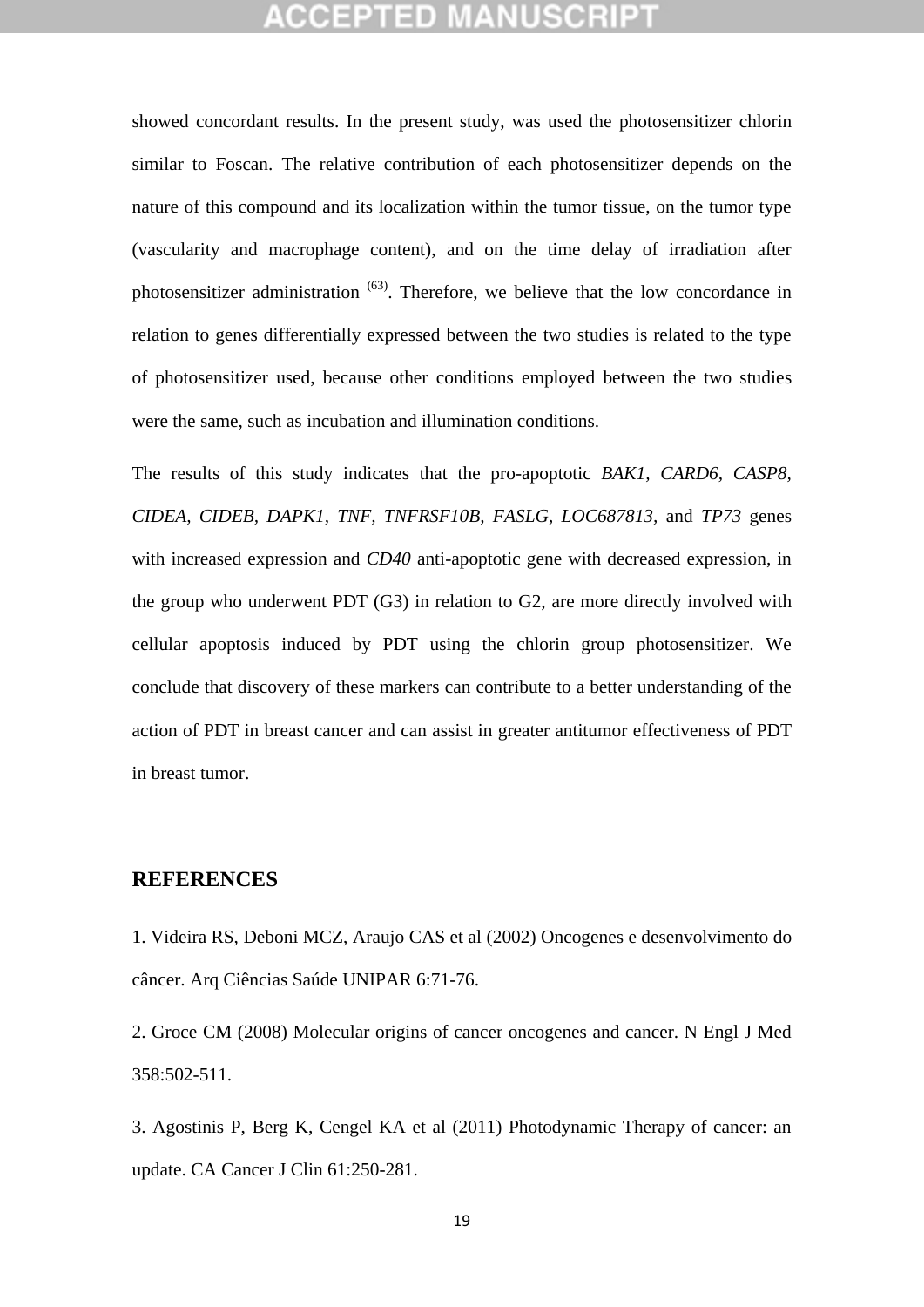## CCEPTED

4. Ross P (2012) Photodynamic Therapy for airway malignances: The Ohio State university experience since 1998. J Natl Compr Canc Netw 10:S-9-S-13.

5. Casas A, Venosa GD, Hasan T et al (2011) Mechanisms of resistance to Photodynamic Therapy. Curr Med Chem 18:2486-2515.

6. Sliwinska PN, Bergh HVD, Sickenberg M et al (2013) Photodynamic Therapy for polypoidal choroidal vasculopathy. Prog Retin Eye Res 37:182-199.

7. Chiu SM, Xue LY, Usuda J et al (2003) Bax is essential for mitochondrion-mediated apoptosis but not for cell death caused by photodynamic therapy. Br J Cancer 89:1590- 1597.

8. Castano AP, Demidova TN, Hamblin MR (2005). Mechanisms in photodynamic therapy: part two-cellular signaling, cell metabolism and modes of cell death. Photodiagnosis Photodyn Ther 2:1-23.

9. Oleinick NL, Morris RL, Belichenko I (2002) The role of apoptosis in response to photodynamic therapy: what, where, why, and how. Photochem Photobiol Sci 1:1-21.

10. Haedicke K, Gräfe S, Lehmann F et al (2013) Multiplexed in vivo fluorescence optical imaging of the therapeutic efficacy of photodynamic therapy. Biomaterials 34:10075-10083.

11. Zaidi SI, Oleinick NL, Zaim MT et al (1993) Apoptosis during photodynamic therapy-induced ablation of RIF-1 tumors in C3H mice: electron microscopic, histopathologic and biochemical evidence. Photochem Photobiol 58:771-776.

12. Ahmad N, Gupta S, Feyes DK et al (2000) Involvement of Fas (APO-1/CD-95) during photodynamic-therapy-mediated apoptosis in human epidermoid carcinoma A431 cells. J Invest Dermatol 115:1041-1046.

20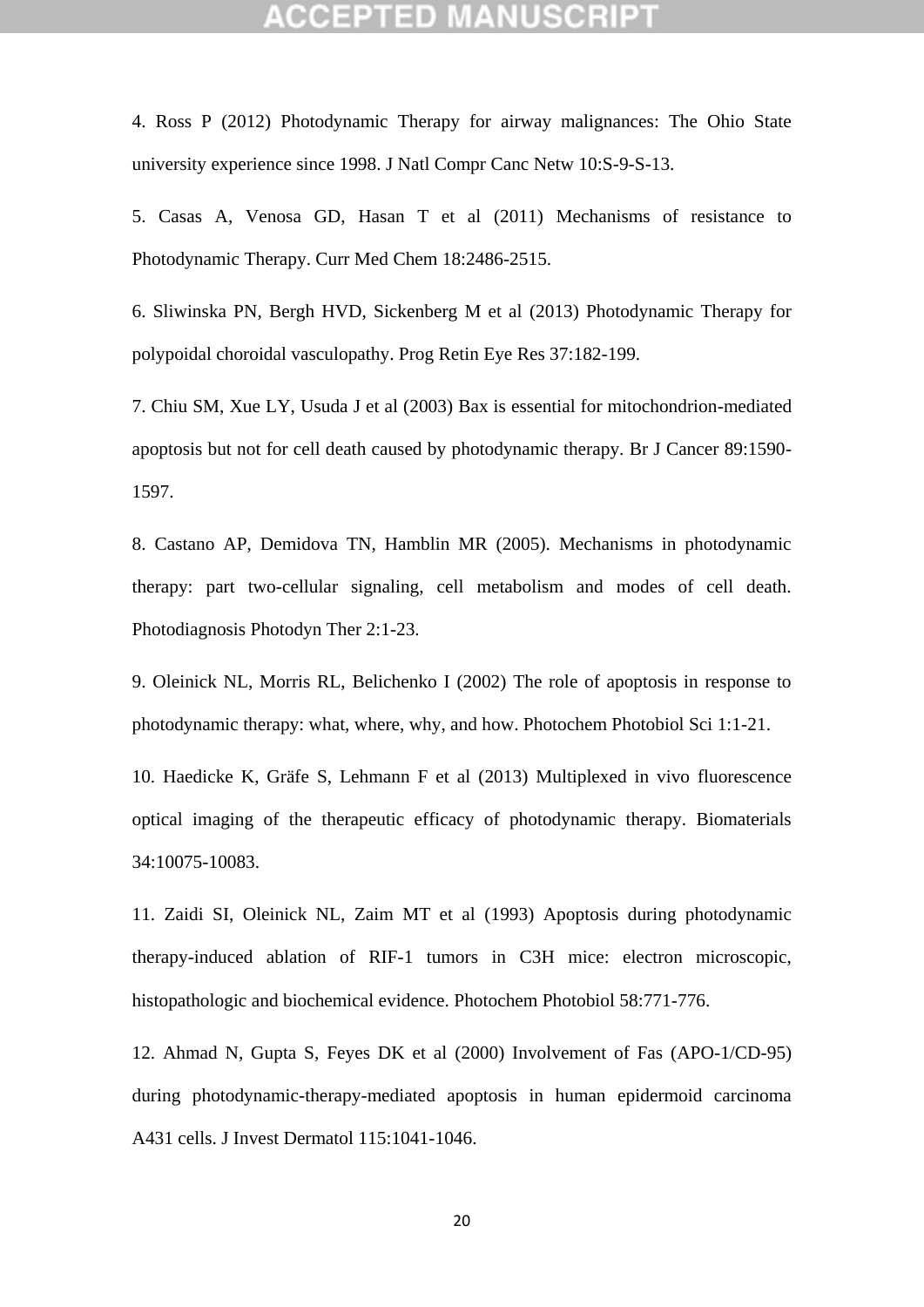13. Schlotter CM, Vogt U, Allgayer H et al (2008) Molecular targeted therapies for breast cancer treatment. Breast Cancer Res 10:211.

14. Gibson SL, Nguyen ML, Foster TH et al (1995) Efficacy of photodynamic therapy on original and recurrent rat mammary tumors. Photochem Photobiol 61:196-199.

15. Bressenot A, Marchal S, Bezdetnaya L et al (2009) Assessment of apoptosis by immunohistochemistry to active caspase-3, active caspase-7, or cleaved PARP in monolayer cells and spheroid and subcutaneous xenografts of human carcinoma. J Histochem Cytochem 57:289-300.

16. Duanmu J, Cheng J, Xu J et al (2011) Effective treatment of chemoresistant breast cancer in vitro and in vivo by a factor VII-targeted photodynamic therapy. Br J Cancer 104:1401-1409.

17. Firczuk M, Gabrysiak M, Barankiewicz J et al (2013) GRP78-targeting subtilase cytotoxin sensitizes cancer cells to photodynamic therapy. Cell Death Dis 4:e741.

18. Rong M, Chen G, Dang Y (2013) Increased MiR-221 expression in hepatocellular carcinoma tissues and its role in enhancing cell growth and inhibiting apoptosis in vitro. BMC Cancer 13:21.

19. Ferreira I, Ferreira J, Vollet-Filho JD et al (2012) Photodynamic therapy for the treatment of induced mammary tumor in rats. Lasers Med Sci 1:571-577.

20. Almeida RD, Manadas BJ, Carvalho AP et al (2004) Intracellular signaling mechanisms in photodynamic therapy. Biochim Biophys Acta 1704:59-86.

21. Dewson G, Kluck RM (2010) Bcl-2 family-regulated apoptosis in health and disease. Cell Health Cytoskelet 2010:9-22.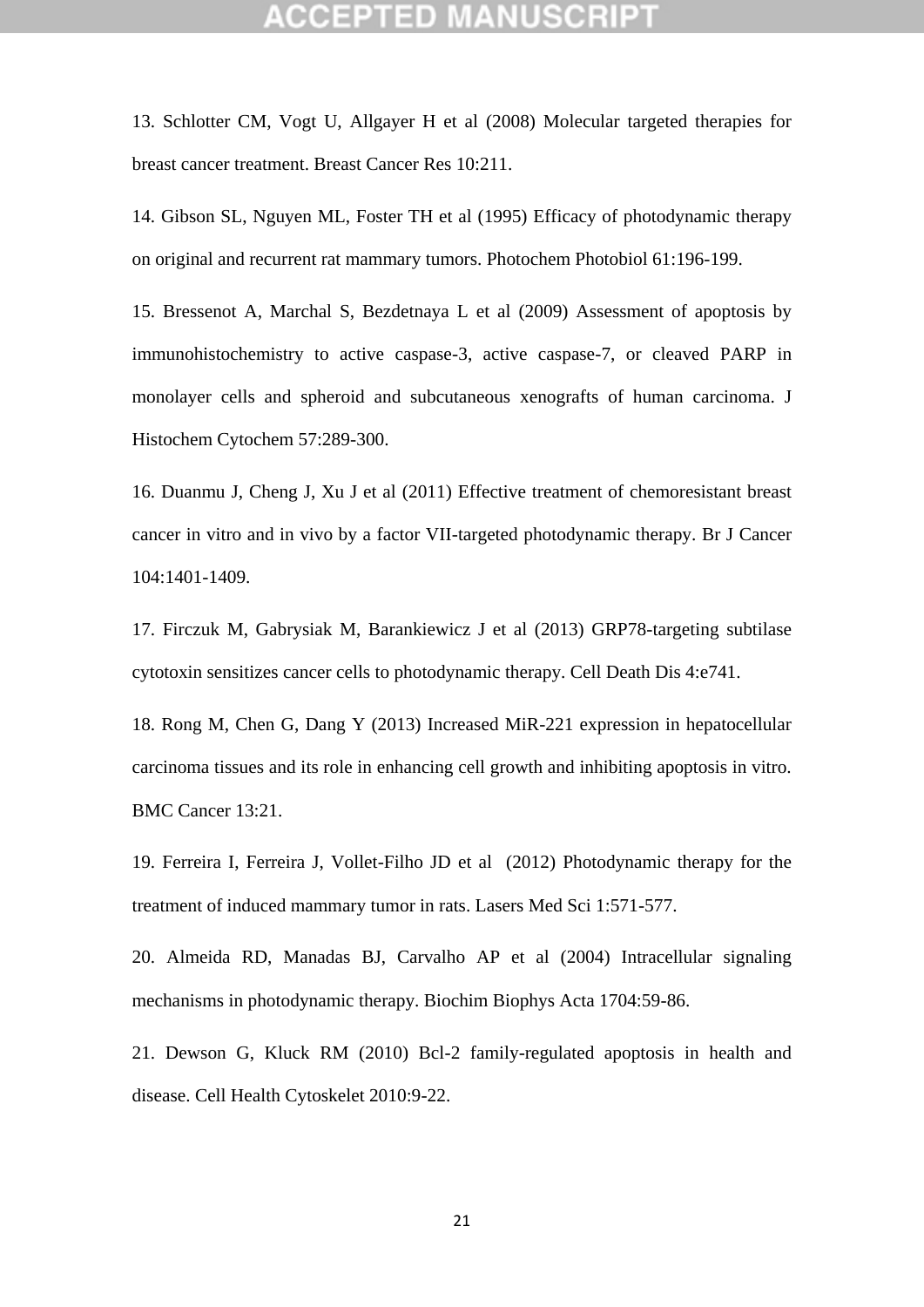22. Schinzel A, Kaufmann T, Borner C (2003) Bcl-2 family members: intracellular targeting, membrane-insertion, and changes in subcellular localization. Biochim Biophys Acta 1644:95-105.

23. Frenzel A, Grespi F, Chmelewskij W et al (2009) Bcl2 family proteins in carcinogenesis and the treatment of cancer. Cell Death Dis 14:584-596.

24. Granville DJ, Jiang H, An MT et al (1999) Bcl-2 overexpression blocks caspase activation and downstream apoptotic events instigated by photodynamic therapy. Br J Cancer 79:95–100.

25. Granville DJ, Carthy CM, Jiang H et al (1998) Rapid cytochrome c release, activation of caspases 3:6:7 and 8 followed by Bap31 cleavage in HeLa cells treated with photodynamic therapy. FEBS Lett 437:5–10.

26. Kawaguchi T, Yamamoto S, Naka N et al (2000) Immunohistochemical analysis of Bcl-2 protein in early squamous cell carcinoma of the bronchus treated with photodynamic therapy. Br J Cancer 82:418–423.

27. McGarrity TJ, Peiffer LP, Granville DJ et al (2001) Apoptosis associated with esophageal adenocarcinoma: influence of photodynamic therapy. Cancer Lett 163:33– 41.

28. Koukourakis M, Corti L, Skarlatos J et al (2001) Clinical and experimental evidence of Bcl-2 involvement in the response to photodynamic therapy. Antinacer Res 21:663– 668.

29. Korsmeyer SJ, Wei MC, Saito M et al (2000) Pro-apoptotic cascade activates BID, which oligomerizes BAK or BAX into pores that result in the release of cytochrome c. Cell Death Differ 7:1166-1173.

22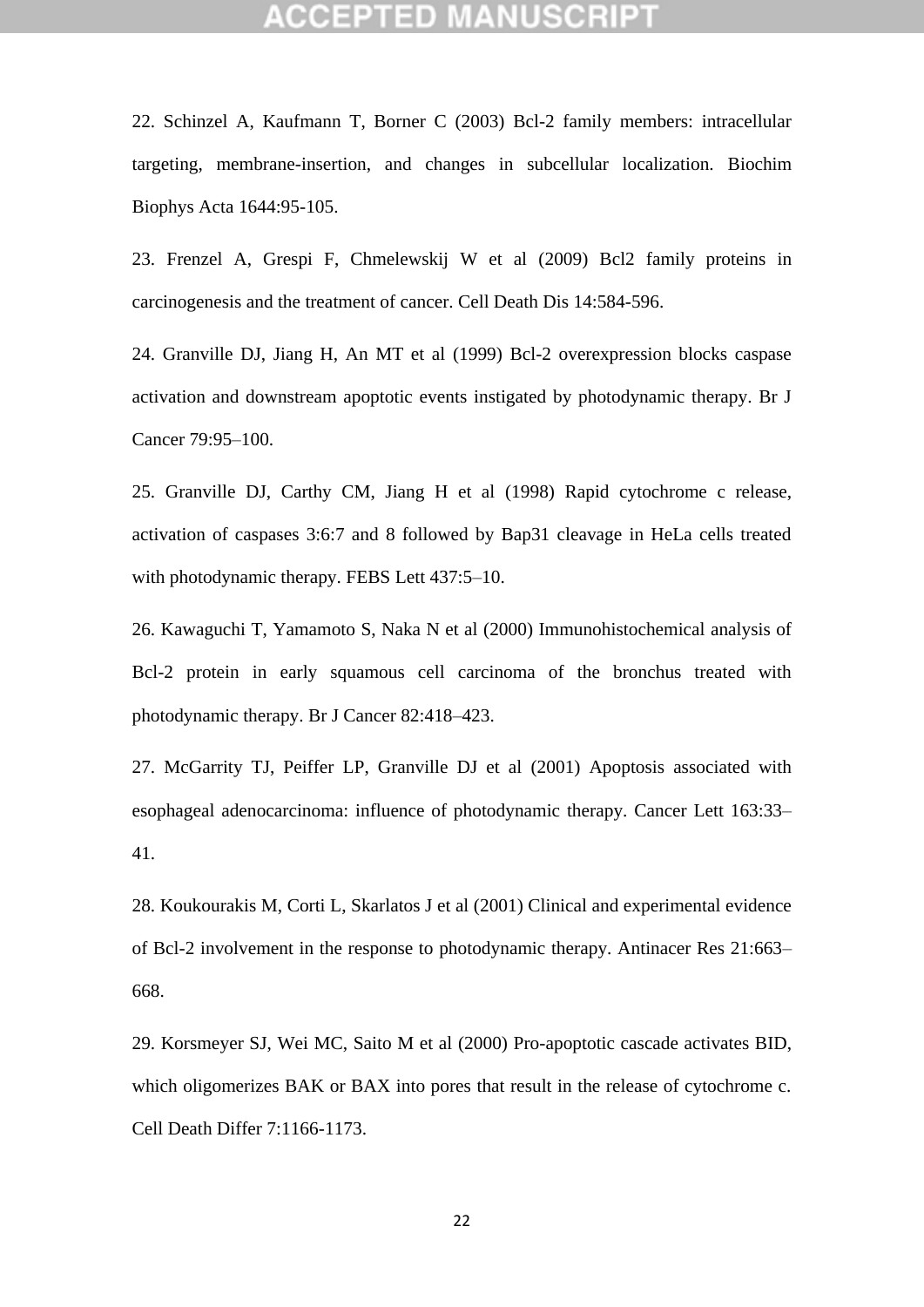30. Moor ACE (2000) Signaling pathways in cell death and survival after photodynamic therapy. J. Photochem. Photobiol., B 57:1-13.

31. Hosono K, Yamada E, Endo H et al (2012) Increased tumor necrosis factor receptor 1 expression in human colorectal adenomas. World J Gastroenterol 18:5360-5368.

32. Jin L, Sturgis EM, Zhang Y et al (2013) Association of tumor necrosis factor-alpha promoter variants with risk of HPV-associated oral squamous cell carcinoma. Mol Cancer 12:1-9.

33. Ashkenazi A, Dixit VM (1999) Apoptosis control by death and decoy receptors. Cell Regul 11:255-260.

34. Griffith TS, Rauch CT, Smolak PJ et al (1999) Functional Analysis of TRAIL Receptors Using Monoclonal Antibodies. J Immunol 162:2597-2605.

35. Chen X, Kandasamy K, Srivastava RK (2003) Differential Roles of RelA (p65) and c-Rel Subunits of Nuclear Factor kB in Tumor Necrosis Factor-related Apoptosisinducing Ligand Signaling. Cancer Res 63:1059-1066.

36. Stehlik C, Hayashi H, Pio F et al (2003) CARD6 Is a Modulator of NF-B Activation by Nod1- and Cardiak-mediated Pathways. J Biol Chem 278:31941-31949.

37. Dufner A, Mak TW (2006) CARD Tricks Controlling the Interactions of CARD6 with RICK and Microtubules. Cell Cycle 5:797-800.

38. Gong J, Sun Z, Li P (2009) CIDE proteins and metabolic disorders. Genet mol boil 20:121-126.

39. Valousková E, Smolková K, Santorová J et al (2008) Redistribution of cell deathinducing DNA fragmentation factor-like effector-a (CIDEa) from mitochondria to nucleus is associated with apoptosis in HeLa cells. Gen Physiol Biophys 27:92–100.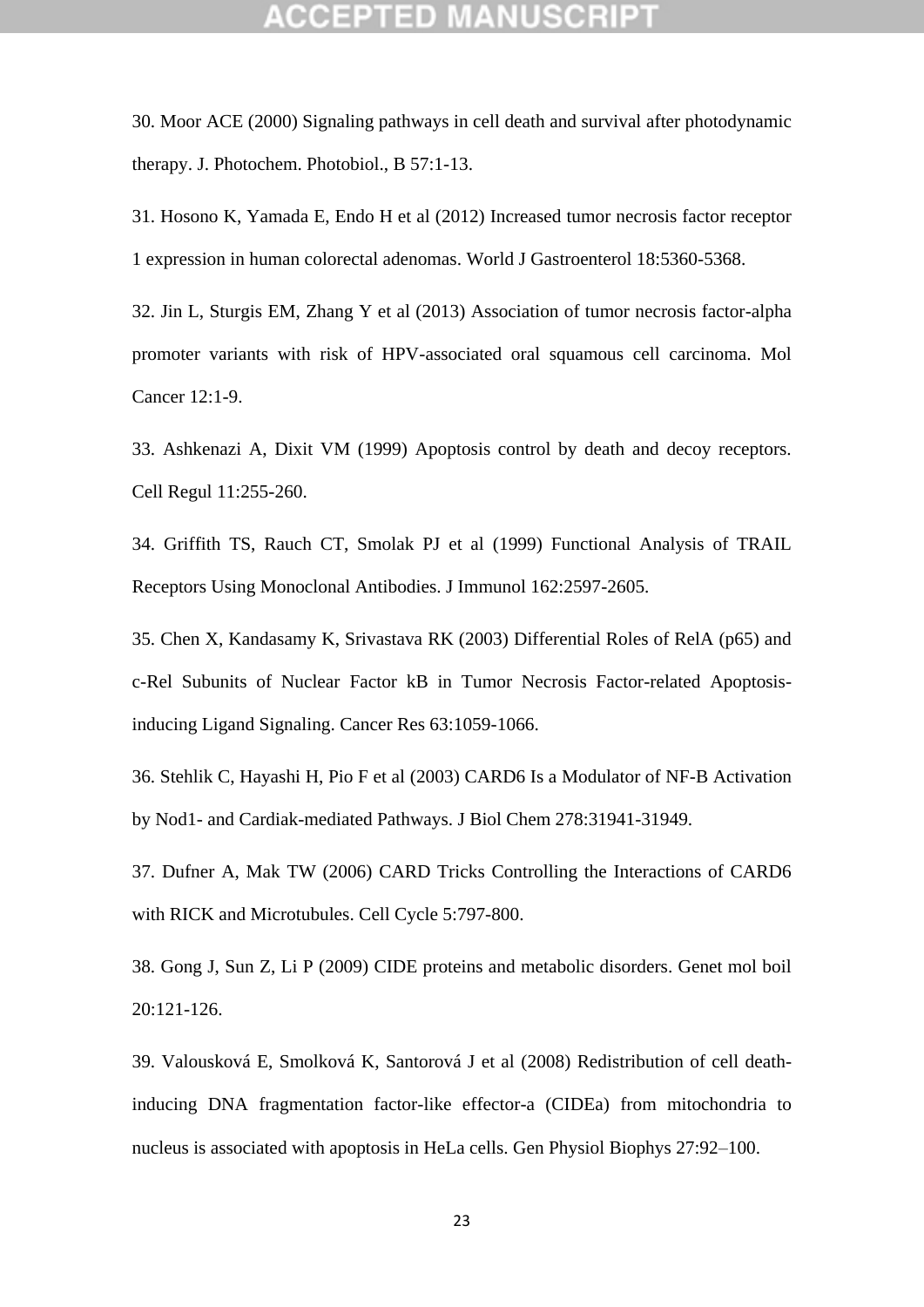## :CEPTED

40. Castellino RC, Bortoli MD, Lin LL et al (2007) Overexpressed TP73 induces apoptosis in medulloblastoma. BMC Cancer 12:127.

41. Bovellan M, Fritzsche M, Stevens C et al (2009) Death-associated protein kinase (DAPK) and signal transduction: blebbing in programmed cell death. FEBS J 277:58- 65.

42. Lee TH, Chen CH, Suizu F et al (2011) Death Associated Protein Kinase 1 Phosphorylates Pin1 and Inhibits its Prolyl Isomerase Activity and Cellular Function. Mol Cell 42:147-159.

43. LinY, Hupp TR, Stevens C (2009) Death-associated protein kinase (DAPK) and signal transduction: additional roles beyond cell death. FEBS J 277:48-57.

44. Martoriati A, Doumont G, Alcalay M et al (2005) DAPK1, encoding an activator of a p19ARF-p53-mediated apoptotic checkpoint, is a transcription target of p53. Oncogene 24:1461-1466.

45. Jin Y, Blue EK, Dixon S et al (2002) A Death-associated Protein Kinase (DAPK) interacting Protein, DIP-1, Is an E3 Ubiquitin Ligase That Promotes Tumor Necrosis Factor-induced Apoptosis and Regulates the Cellular Levels of DAPK. J Biol Chem 277:46980-46986.

46. Liu WH, Chang LS (2011) Fas/FasL-dependent and -independent activation of caspase-8 in doxorubicin-treated human breast cancer MCF-7 cells: ADAM10 downregulation activates Fas/FasL signaling pathway. Int J Biochem Cell Biol 43:1708-1719.

47. Terlikowiski SJ (2001) Tumour necrosis factor and cancer treatment: a historical review and perspectives. Rocz Akad Med Bialymst 46:5-18.

48. Pulido EIL, Valle JFM, Arreola SDT et al (2013) High expression of prolactin receptor is associated with cell survival in cervical cancer cells. Cancer Cell Int 13:103.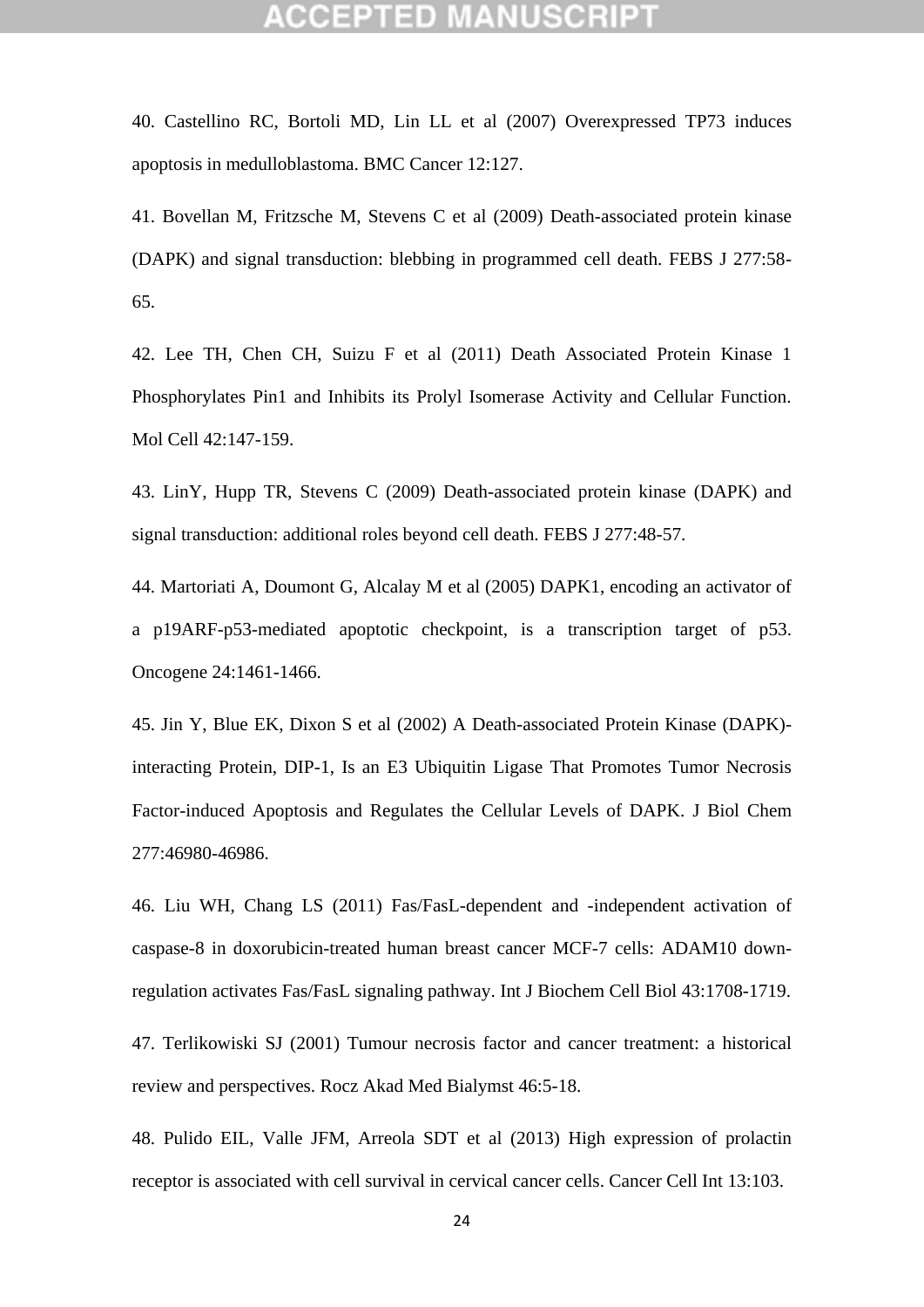49. Hildebrand JM, Yi Z, Buchta CM et al (2011) Roles of tumor necrosis factor receptor associated factor 3 (TRAF3) and TRAF5 in immune cell functions. Immunol Rev 244:55-74.

50. Döppler H, Liou GY, Storz P (2013) Downregulation of TRAF2 Mediates NIK-Induced Pancreatic Cancer Cell Proliferation and Tumorigenicity. PLoS ONE 8:e53676.

51. Romanish MT, Lock WM, Lagemaat LNV et al (2007) Repeated Recruitment of LTR Retrotransposons as Promoters by the Anti-Apoptotic Locus NAIP during Mammalian Evolution. PLoS Genet 3:e10.

52. Shin SW, Lee MY, Kwon GY et al (2003) Cloning and characterization of rat neuronal apoptosis inhibitory protein cDNA. Neurochem Int 42:481-491.

53. Castano AP, Demidova TN, Hamblin MR (2005) Mechanisms in photodynamic therapy: Part three- Photosensitizer pharmacokinetics, biodistribution, tumor localization and modes of tumor destruction. Photodiagnosis Photodyn Ther 2:91-106.

54. Pan XF, Yang SJ, Loh M et al (2013) Interleukin-10 Gene Promoter Polymorphisms and Risk of Gastric Cancer in a Chinese Population: Single Nucleotide and Haplotype Analyses. Asian Pacific J Cancer Prev 14:2577-2582.

55. Wischhusen J, Schneider D, Mittelbronn M et al (2005) Death receptor-mediated apoptosis in human malignant glioma cells: modulation by the CD40/CD40L system. J Neuroimmunol 162:28–42.

56. Teruel M, Simeon CP, Broen J et al (2012) Analysis of the association between CD40 and CD40 ligand polymorphisms and systemic sclerosis. Arthritis Res Ther 14:R154.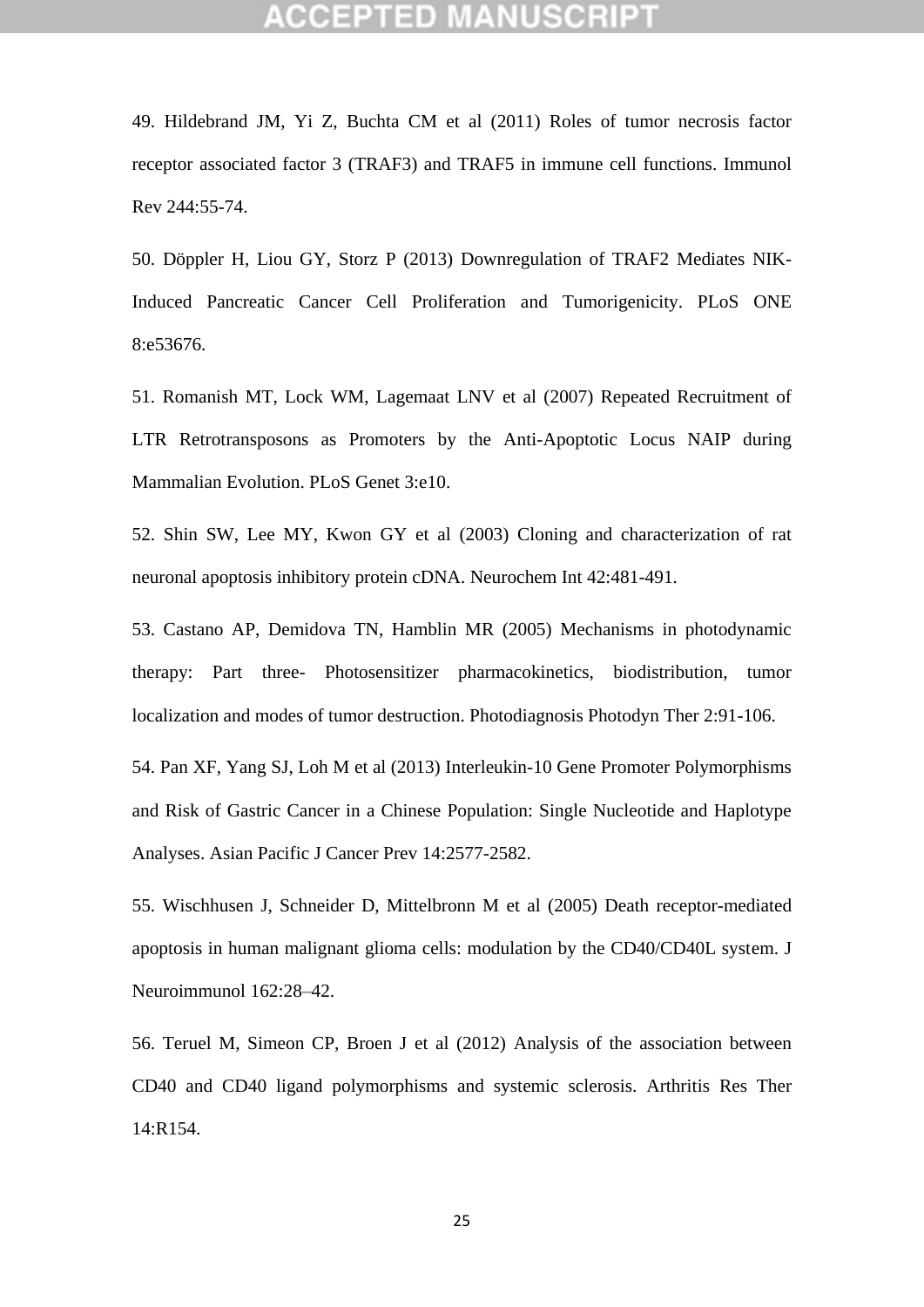57. Pop C, Salvesen GS (2009) Human Caspases: Activation, Specificity, and Regulation. J Biol Chem 284:21777-21781.

58. Adans JM (2003) Ways of dying: multiple pathways to apoptosis. Genes Dev 17:2481-2495.

59. Sprick MR, Weigand MA, Rieser E et al (2000) FADD/MORT1 and caspase-8 are recruited to TRAIL receptors 1 and 2 and are essential for apoptosis mediated by TRAIL receptor 2. Immunity 12:599-609.

60. Yan YJ, Zheng MZ, Chen ZL et al (2010) Studies on preparation and photodynamic mechanism of chlorin P6-13,15-N-(cyclohexyl)cycloimide (Chlorin-H) and its antitumor effect for photodynamic therapy in vitro and in vivo. Bioorg Med Chem 18:6282-6291.

61. Henderson BW, Dougherty TJ (1991) How does photodynamic therapy work? Photochem Photobiol 55:145-157.

62. Solban N, Rizvi I, Hasan T (2006) Targeted Photodynamic Therapy. Lasers Surg Med 38:522-531.

### **FIGURE CONTENTS**

**Figure 1.** Chemical structure of the chlorin, 5,15-bis-(2-bromo-5-hydroxyphenyl) chlorin), synthesized by Coimbra University – Chemical Department – Portugal.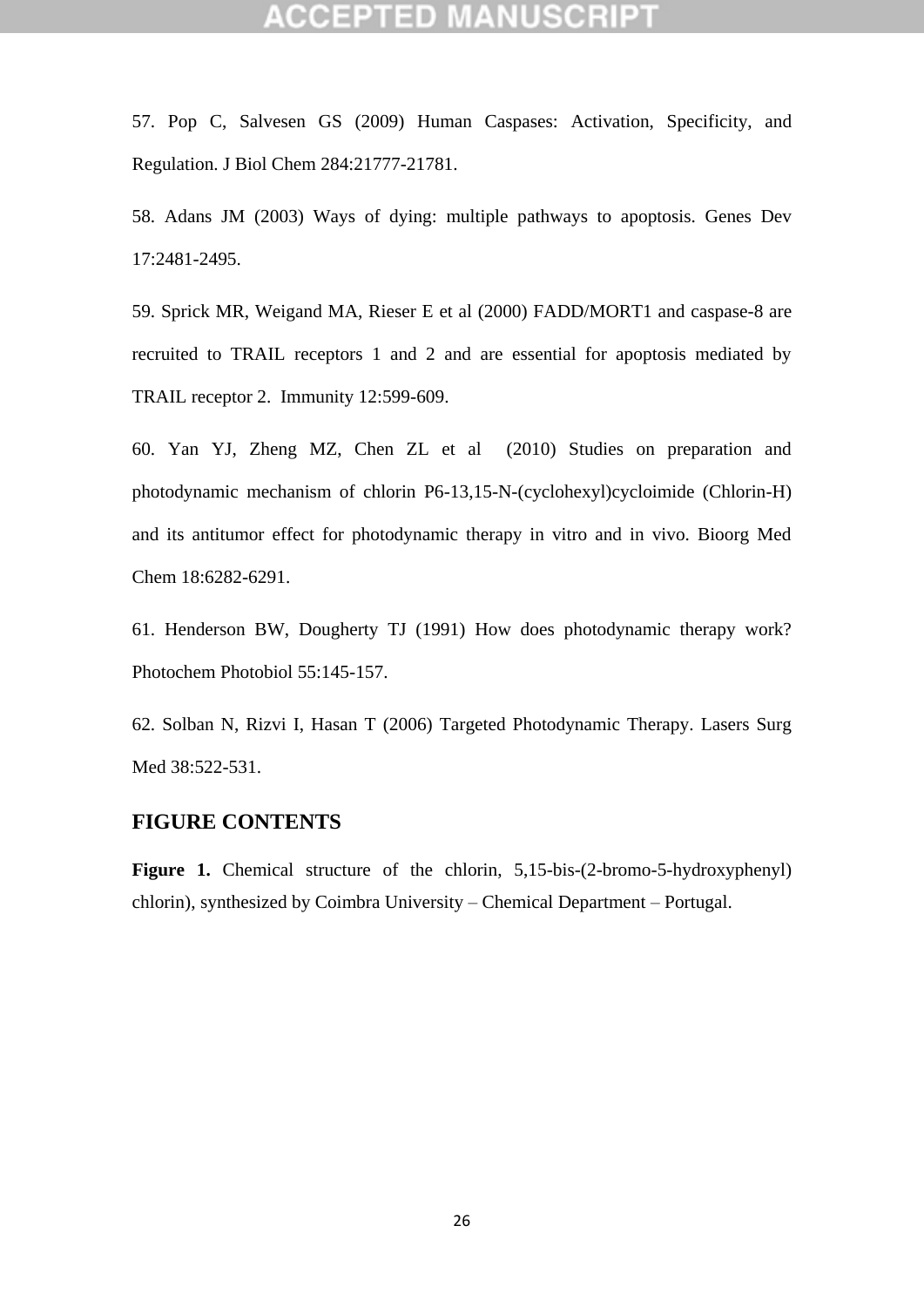## **FIGURE CONTENTS**



 **Figure 1**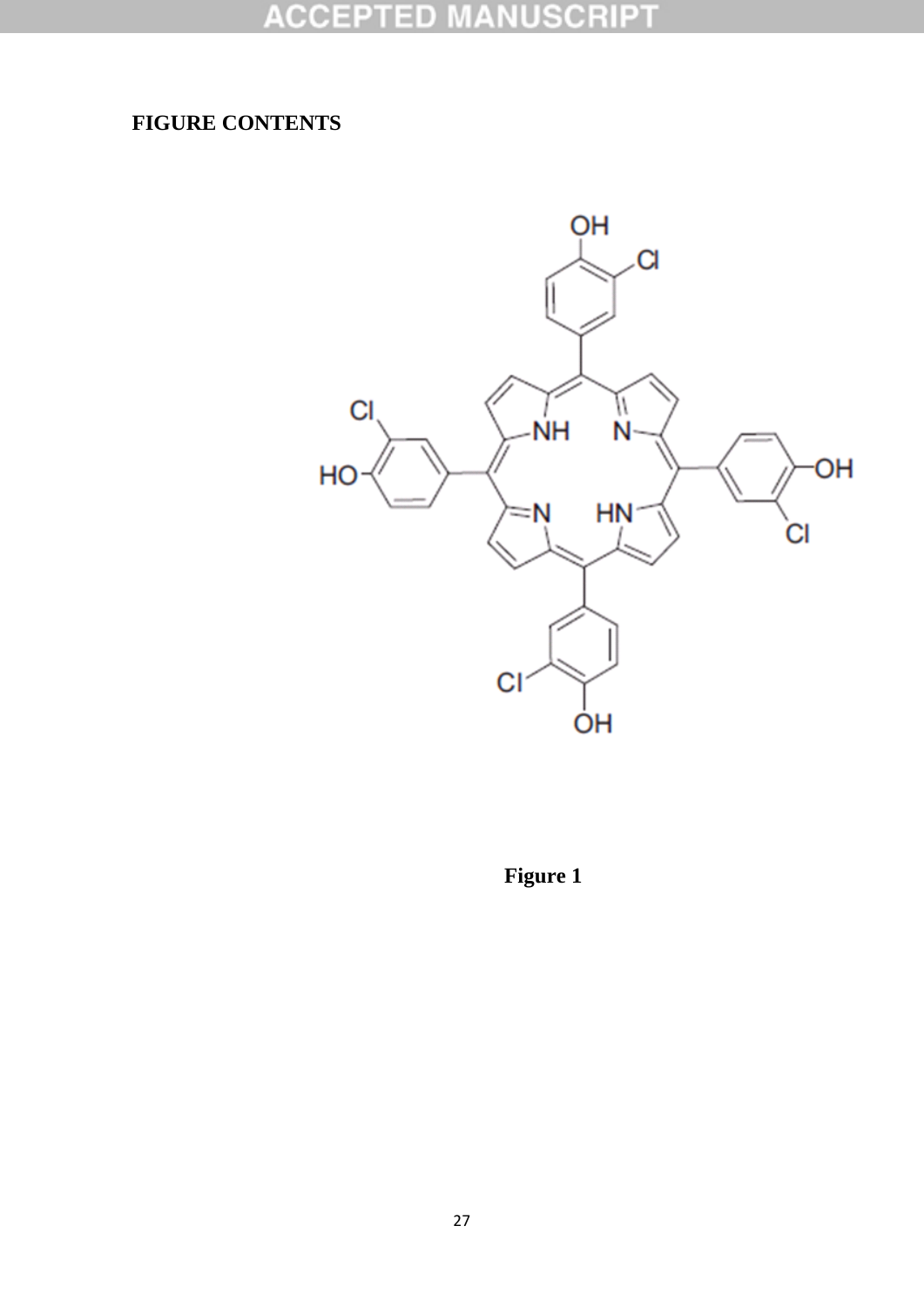Table 1. Differential expression of the 84 genes of the apoptosis pathway (*platform Rat Apoptosis RT2 Profiler™ PCR Array*): comparison between G3 (mammary tumors treated by PDT) and G2 (mammary untreated tumors) groups and between G2 and G1 (without mammary tumor). The [fold](javascript:showLegend() change, fold [regulation](javascript:showLegend() and p-values values are listed in both comparisons.

| Gene symbol      | Gene name                                      | Fold change<br>G3/G2 | p-value  | Fold<br>Regulation<br>G3/G2 | Fold change<br>G2/G1 | p-value  | Fold<br>Regulation<br>G3/G2 |
|------------------|------------------------------------------------|----------------------|----------|-----------------------------|----------------------|----------|-----------------------------|
| Apaf1            | Apoptotic peptidase activating factor 1        | 1.85                 | 0.039856 | 1.85                        | 1.58                 | 0.003336 | 1.58                        |
| Api5             | Apoptosis inhibitor 5                          | 1.60                 | 0.270018 | 1.60                        | 0.62                 | 0.002260 | 0.62                        |
| Aven             | Apoptosis, caspase activation inhibitor        | 1.92                 | 0.061507 | 1.92                        | 0.46                 | 0.000000 | 0.46                        |
| Bad              | BCL2-associated agonist of cell death          | 1.18                 | 0.085021 | 1.18                        | 1.00                 | 0.810166 | 1.00                        |
| Bag1             | BCL2-associated athanogene                     | 0.36                 | 0.058793 | $-2.81$                     | 3.48                 | 0.577531 | 3.48                        |
| Bak1             | BCL2-antagonist/killer 1                       | 4.12                 | 0.002445 | 4.12                        | 1.87                 | 0.024466 | 1.87                        |
| Bax              | Bcl2-associated X protein                      | 1.02                 | 0.260293 | 1.02                        | 1.04                 | 0.822358 | 1.04                        |
| <b>Bcl10</b>     | B-cell CLL/lymphoma 10                         | 0.41                 | 0.574667 | $-2.41$                     | 1.09                 | 0.401016 | 1.09                        |
| Bcl <sub>2</sub> | B-cell CLL/lymphoma 2                          | 2.44                 | 0.020143 | 2.44                        | 0.60                 | 0.000961 | 0.60                        |
| Bcl2a1d          | B-cell leukemia/lymphoma 2 related protein A1d | 0.56                 | 0.174731 | $-1.77$                     | 4.80                 | 0.005872 | 4.80                        |
| Bcl2l1           | Bcl2-like 1                                    | 0.98                 | 0.310126 | $-1.02$                     | 0.54                 | 0.013697 | 0.54                        |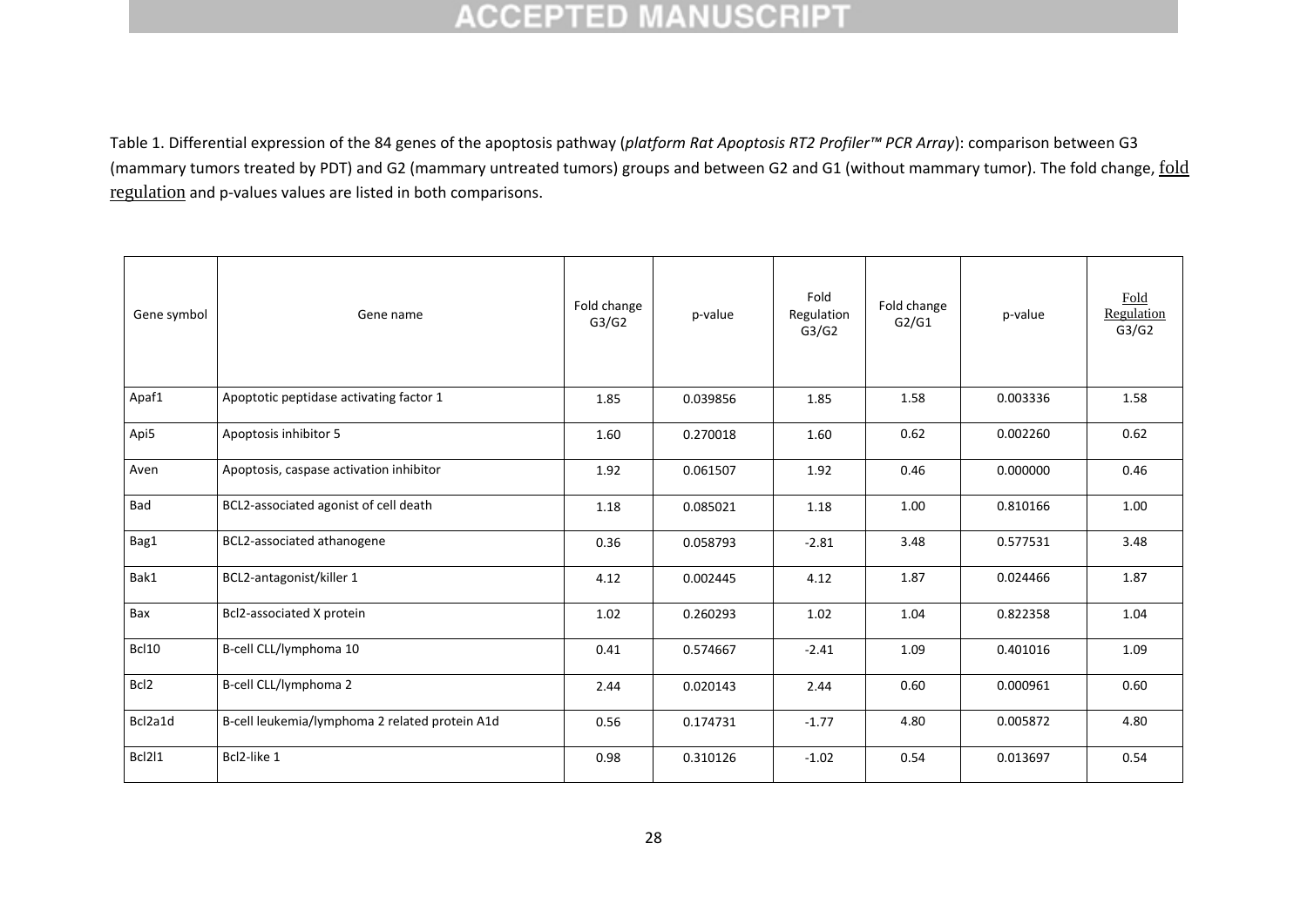| <b>Bcl2l11</b>    | BCL2-like 11 (apoptosis facilitator)                     | 8.21  | 0.130457 | 8.21    | 0.87 | 0.525280 | 0.87 |
|-------------------|----------------------------------------------------------|-------|----------|---------|------|----------|------|
| Bcl2l2            | Bcl2-like 2                                              | 1.01  | 0.489127 | 1.01    | 0.22 | 0.000048 | 0.22 |
| Bclaf1            | BCL2-associated transcription factor 1                   | 0.24  | 0.175377 | $-4.16$ | 1.64 | 0.059168 | 1.64 |
| <b>Bid</b>        | BH3 interacting domain death agonist                     | 1.58  | 0.077518 | 1.58    | 1.21 | 0.304979 | 1.21 |
| Hrk               | Harakiri, BCL2 interacting protein (contains BH3 domain) | 10.21 | 0.227446 | 10.21   | 0.20 | 0.001528 | 0.20 |
| Bik               | BCL2-interacting killer (apoptosis-inducing)             | 0.67  | 0.697981 | $-1.49$ | 0.87 | 0.388826 | 0.87 |
| Naip2             | NLR family, apoptosis inhibitory protein 2               | 2.91  | 0.02002  | 2,91    | 1.86 | 0.110201 | 1.86 |
| Birc3             | Baculoviral IAP repeat-containing 3                      | 0.82  | 0.336060 | $-1.22$ | 0.92 | 0.820966 | 0.92 |
| Xiap              | X-linked inhibitor of apoptosis                          | 1.44  | 0.310673 | 1.44    | 0.55 | 0.000217 | 0.55 |
| Birc5             | Baculoviral IAP repeat-containing 5                      | 0.33  | 0.058700 | $-3.06$ | 2.98 | 0.005126 | 2.98 |
| Bnip1             | BCL2/adenovirus E1B interacting protein 1                | 0.52  | 0.804208 | $-1.94$ | 0.57 | 0.007435 | 0.57 |
| Bnip2             | BCL2/adenovirus E1B interacting protein 2                | 1.30  | 0.068411 | 1.30    | 0.52 | 0.000166 | 0.52 |
| Bnip3             | BCL2/adenovirus E1B interacting protein 3                | 1.52  | 0.068429 | 1.52    | 1.22 | 0.332300 | 1.22 |
| Bok               | BCL2-related ovarian killer                              | 0.63  | 0.986602 | $-1.59$ | 0.55 | 0.024017 | 0.55 |
| Card10            | Caspase recruitment domain family, member 10             | 1.74  | 0.191990 | 1.74    | 0.31 | 0.001374 | 0.31 |
| Card <sub>6</sub> | Caspase recruitment domain family, member 6              | 4.26  | 0.025471 | 4.26    | 0.35 | 0.000607 | 0.35 |
| Casp1             | Caspase 1                                                | 0.67  | 0.575102 | $-1.49$ | 1.04 | 0.706870 | 1.04 |
| Casp4             | Caspase 4, apoptosis-related cysteine peptidase          | 0.12  | 0.697836 | $-8.39$ | 1.06 | 0.840928 | 1.06 |
|                   |                                                          |       |          |         |      |          |      |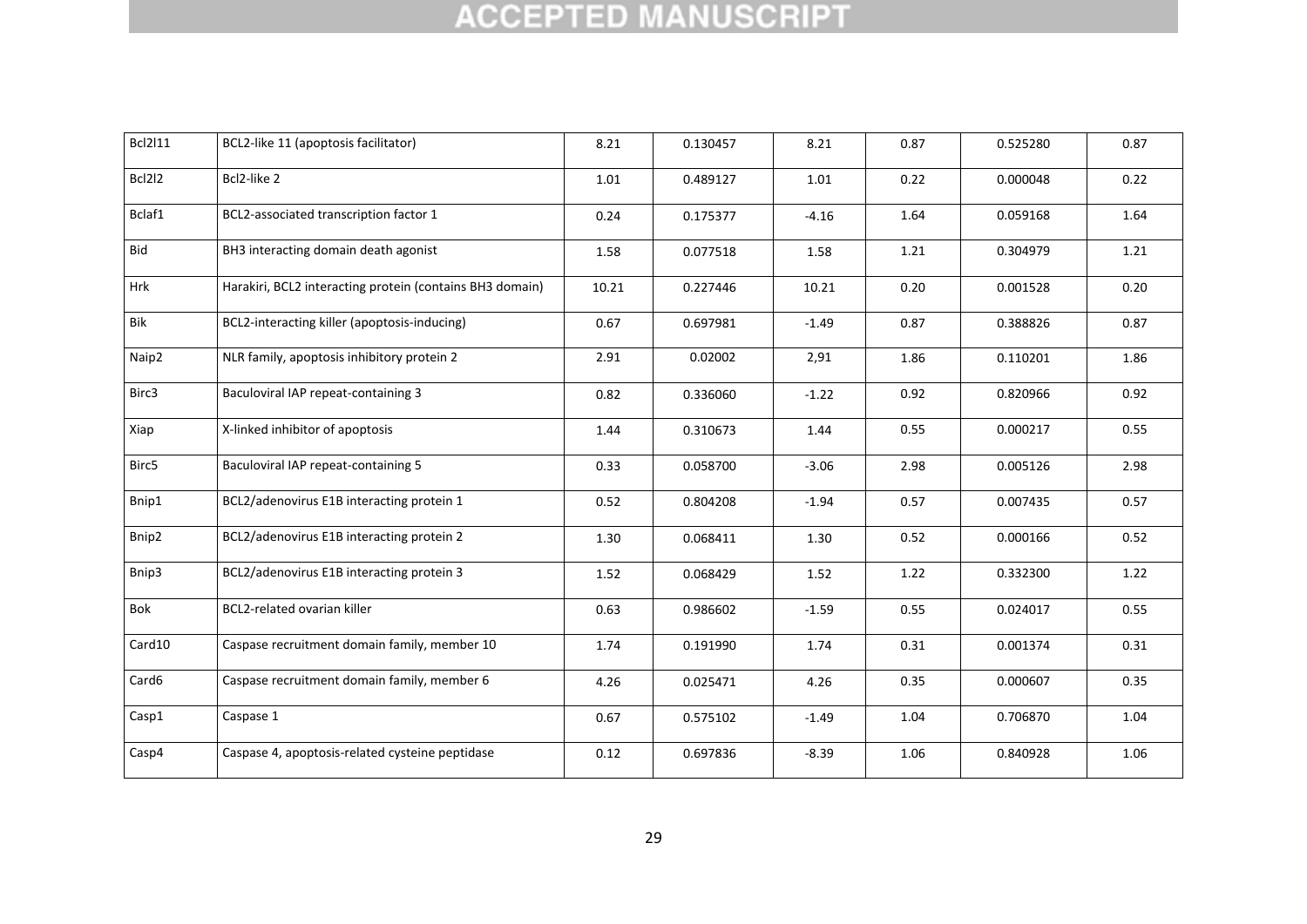| Casp12      | Caspase 12                                                     | 1.88  | 0.182076 | 1.88    | 0.57 | 0.012332 | 0.57 |
|-------------|----------------------------------------------------------------|-------|----------|---------|------|----------|------|
|             |                                                                |       |          |         |      |          |      |
| Casp14      | Caspase 14                                                     | 28.96 | 0.085678 | 28.96   | 0.00 | 0.000046 | 0.00 |
| Casp2       | Caspase 2                                                      | 1.86  | 0.029626 | 1.86    | 0.37 | 0.001099 | 0.37 |
| Casp3       | Caspase 3                                                      | 1.01  | 0.310811 | 1.01    | 1.67 | 0.005566 | 1.67 |
| Casp6       | Caspase 6                                                      | 0.29  | 0.000265 | $-3.47$ | 1.26 | 0.109335 | 1.26 |
| Casp7       | Caspase 7                                                      | 0.78  | 0.777036 | $-1.28$ | 2.15 | 0.001998 | 2.15 |
| Casp8       | Caspase 8                                                      | 3.73  | 0.003524 | 3.73    | 0.72 | 0.050699 | 0.72 |
| Casp8ap2    | Caspase 8 associated protein 2                                 | 13.33 | 0.015377 | 13.33   | 1.86 | 0.110201 | 1.86 |
| Casp9       | Caspase 9, apoptosis-related cysteine peptidase                | 1.46  | 0.185916 | 1.46    | 0.69 | 0.072762 | 0.69 |
| Cflar       | CASP8 and FADD-like apoptosis regulator                        | 0.21  | 0.908644 | $-4.82$ | 0.38 | 0.000094 | 0.38 |
| Cidea       | Cell death-inducing DFFA-like effector a                       | 5.02  | 0.047000 | 5.02    | 0.04 | 0.000012 | 0.04 |
| Cideb       | Cell death-inducing DFFA-like effector b                       | 5.28  | 0.047495 | 5.28    | 0.49 | 0.971385 | 0.49 |
| Cradd       | CASP2 and RIPK1 domain containing adaptor with death<br>domain | 0.28  | 0.482576 | $-3.53$ | 0.75 | 0.032636 | 0.75 |
| Dad1        | Defender against cell death 1                                  | 0.84  | 0.366710 | $-1.19$ | 1.06 | 0.500024 | 1.06 |
| Dapk1       | Death associated protein kinase 1                              | 8.10  | 0.031868 | 8.10    | 0.32 | 0.004282 | 0.32 |
| <b>Dffa</b> | DNA fragmentation factor, alpha subunit                        | 0.62  | 0.719950 | $-1.60$ | 0.25 | 0.000000 | 0.25 |
| <b>Dffb</b> | DNA fragmentation factor, beta polypeptide                     | 3.03  | 0.062935 | 3.03    | 0.77 | 0.661642 | 0.77 |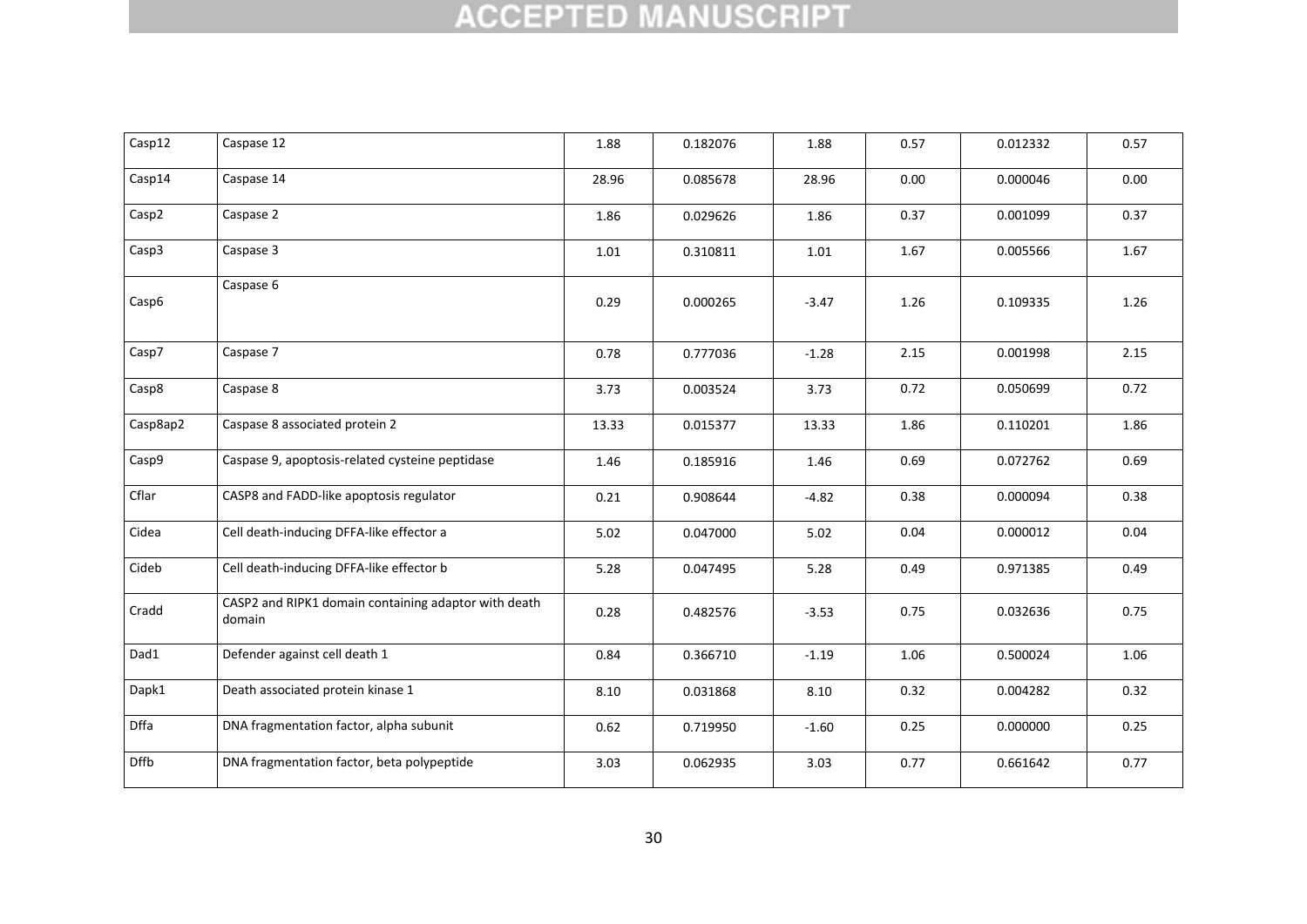|          | Fas (TNFRSF6)-associated via death domain                               |       |          |         |      |          |      |
|----------|-------------------------------------------------------------------------|-------|----------|---------|------|----------|------|
| Fadd     |                                                                         | 0.18  | 0.002295 | $-5.41$ | 0.49 | 0.001204 | 0.49 |
| Faim     | Fas apoptotic inhibitory molecule                                       | 1.82  | 0.064352 | 1.82    | 1.33 | 0.199534 | 1.33 |
| Gadd45a  | Growth arrest and DNA-damage-inducible, alpha                           | 0.71  | 0.335227 | $-1.42$ | 0.38 | 0.000027 | 0.38 |
| II10     | Interleukin 10                                                          | 8.84  | 0.035053 | 8.84    | 1.39 | 0.561666 | 1.39 |
| Lhx4     | LIM homeobox 4                                                          | 14.43 | 0.031975 | 14.43   | 0.20 | 0.013858 | 0.20 |
| Lta      | Lymphotoxin alpha (TNF superfamily, member 1)                           | 2.80  | 0.117734 | 2.80    | 2.31 | 0.271585 | 2.31 |
| Ltbr     | Lymphotoxin beta receptor (TNFR superfamily, member 3)                  | 3.80  | 0.097939 | 3.80    | 0.82 | 0.842191 | 0.82 |
| Mapk8ip1 | Mitogen-activated protein kinase 8 interacting protein 1                | 0.24  | 0.175377 | $-4.16$ | 1.64 | 0.059168 | 1.64 |
| McI1     | Myeloid cell leukemia sequence 1                                        | 0.14  | 0.531249 | $-6.91$ | 0.52 | 0.000471 | 0.52 |
| Nfkb1    | Nuclear factor of kappa light polypeptide gene enhancer in<br>B-cells 1 | 0.11  | 0.717355 | $-8.85$ | 0.63 | 0.137995 | 0.63 |
| Nol3     | Nucleolar protein 3 (apoptosis repressor with CARD<br>domain)           | 0.81  | 0.444371 | $-1.23$ | 0.10 | 0.000100 | 0.10 |
| Polb     | Polymerase (DNA directed), beta                                         | 3.51  | 0.070997 | 3.51    | 0.55 | 0.000676 | 0.55 |
| Prdx2    | Peroxiredoxin 2                                                         | 0.22  | 0.612310 | $-4.56$ | 1.43 | 0.023899 | 1.43 |
| Prlr     | Prolactin receptor                                                      | 14.85 | 0.000363 | 14.85   | 2.44 | 0.187911 | 2.44 |
| Prok2    | Prokineticin 2                                                          | 1.53  | 0.323105 | 1.53    | 2.83 | 0.190483 | 2.83 |
| Pycard   | PYD and CARD domain containing                                          | 0.50  | 0.962028 | $-2.00$ | 0.57 | 0.002135 | 0.57 |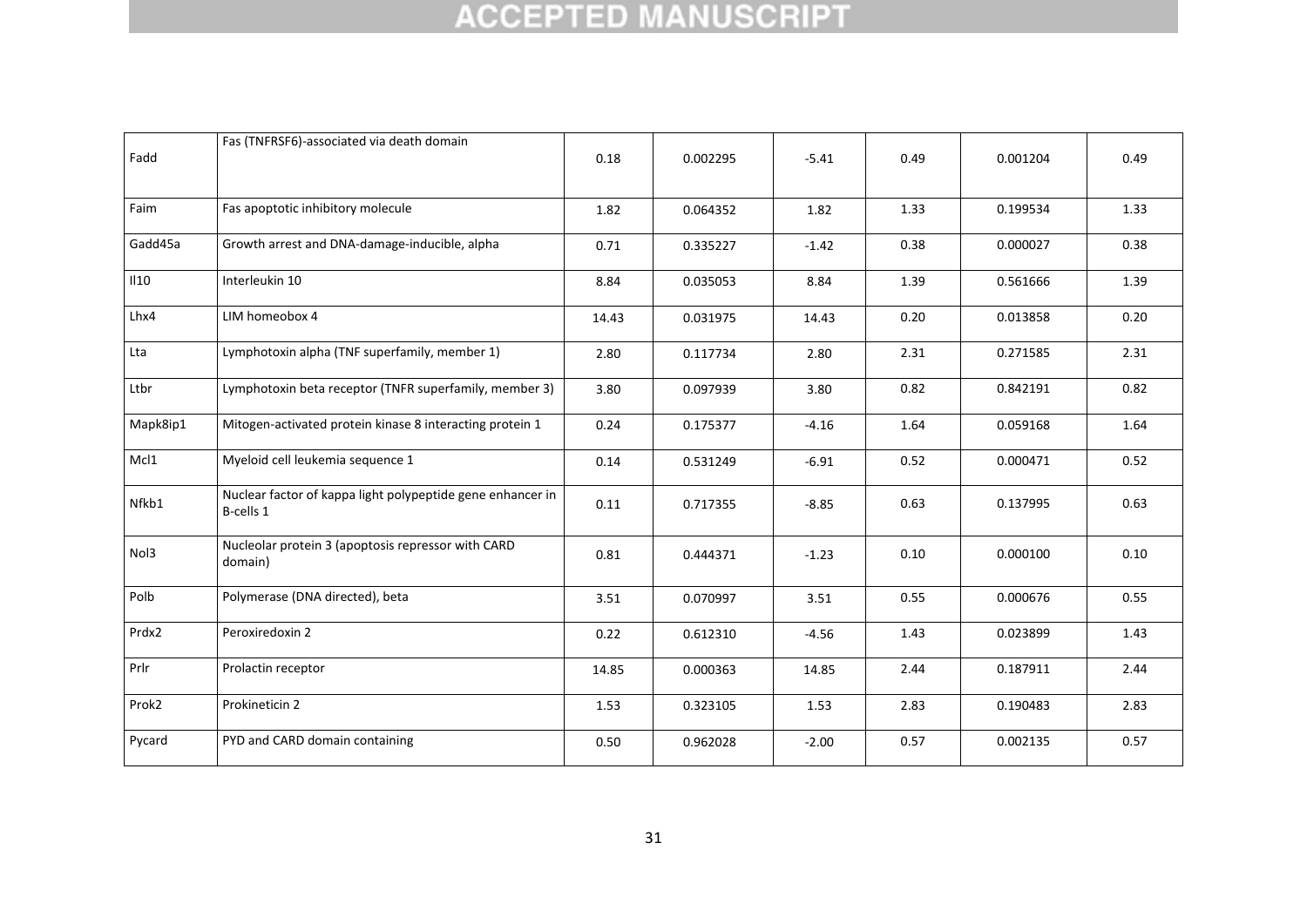| Ripk2     | Receptor-interacting serine-threonine kinase 2         | 0.57  | 0.548507 | $-1.75$ | 0.24 | 0.000020 | 0.24 |
|-----------|--------------------------------------------------------|-------|----------|---------|------|----------|------|
| Sphk2     | Sphingosine kinase 2                                   | 0.96  | 0.549479 | $-1.05$ | 0.60 | 0.011070 | 0.60 |
| Tnf       | Tumor necrosis factor (TNF superfamily, member 2)      | 52.44 | 0.028810 | 52.44   | 0.22 | 0.000000 | 0.22 |
| Tnfrsf10b | Tumor necrosis factor receptor superfamily, member 10b | 13.33 | 0.015377 | 13.33   | 1.86 | 0.110201 | 1.86 |
| Tnfrsf11b | Tumor necrosis factor receptor superfamily, member 11b | 1.78  | 0.062462 | 1.78    | 0.87 | 0.609560 | 0.87 |
| Tnfrsf1a  | Tumor necrosis factor receptor superfamily, member 1a  | 1.02  | 0.355947 | 1.02    | 0.40 | 0.002889 | 0.40 |
| Tnfrsf1b  | Tumor necrosis factor receptor superfamily, member 1b  | 1.07  | 0.201261 | 1.07    | 2.05 | 0.033271 | 2.05 |
| Cd40      | CD40 molecule, TNF receptor superfamily member 5       | 0.30  | 0.000029 | $-3.36$ | 1.08 | 0.712489 | 1.08 |
| Fas       | Fas (TNF receptor superfamily, member 6)               | 1.68  | 0.020206 | 1.68    | 0.54 | 0.011784 | 0.54 |
| Tnfsf10   | Tumor necrosis factor (ligand) superfamily, member 10  | 2.09  | 0.072343 | 2.09    | 2.23 | 0.209091 | 2.23 |
| Tnfsf12   | Tumor necrosis factor ligand superfamily member 12     | 3.31  | 0.061511 | 3.31    | 0.62 | 0.210946 | 0.62 |
| Cd40lg    | CD40 ligand                                            | 2.82  | 0.048448 | 2.82    | 4.02 | 0.013033 | 4.02 |
| Faslg     | Fas ligand (TNF superfamily, member 6)                 | 4.51  | 0.024477 | 4.51    | 0.98 | 0.995476 | 0.98 |
| Tp53      | Tumor protein p53                                      | 0.81  | 0.455654 | $-1.24$ | 1.22 | 0.226293 | 1.22 |
| Tradd     | TNFRSF1A-associated via death domain                   | 1.77  | 0.048296 | 1.77    | 0.69 | 0.137976 | 0.69 |
| LOC687813 | Similar to Tnf receptor-associated factor 1            | 5.28  | 0.006031 | 5.28    | 0.40 | 0.002734 | 0.40 |
| Traf2     | Tnf receptor-associated factor 2                       | 2.88  | 0.047990 | 2.88    | 0.47 | 0.001465 | 0.47 |
| Traf3     | Tnf receptor-associated factor 3                       | 0.48  | 0.769499 | $-2.08$ | 0.62 | 0.041331 | 0.62 |
|           |                                                        |       |          |         |      |          |      |